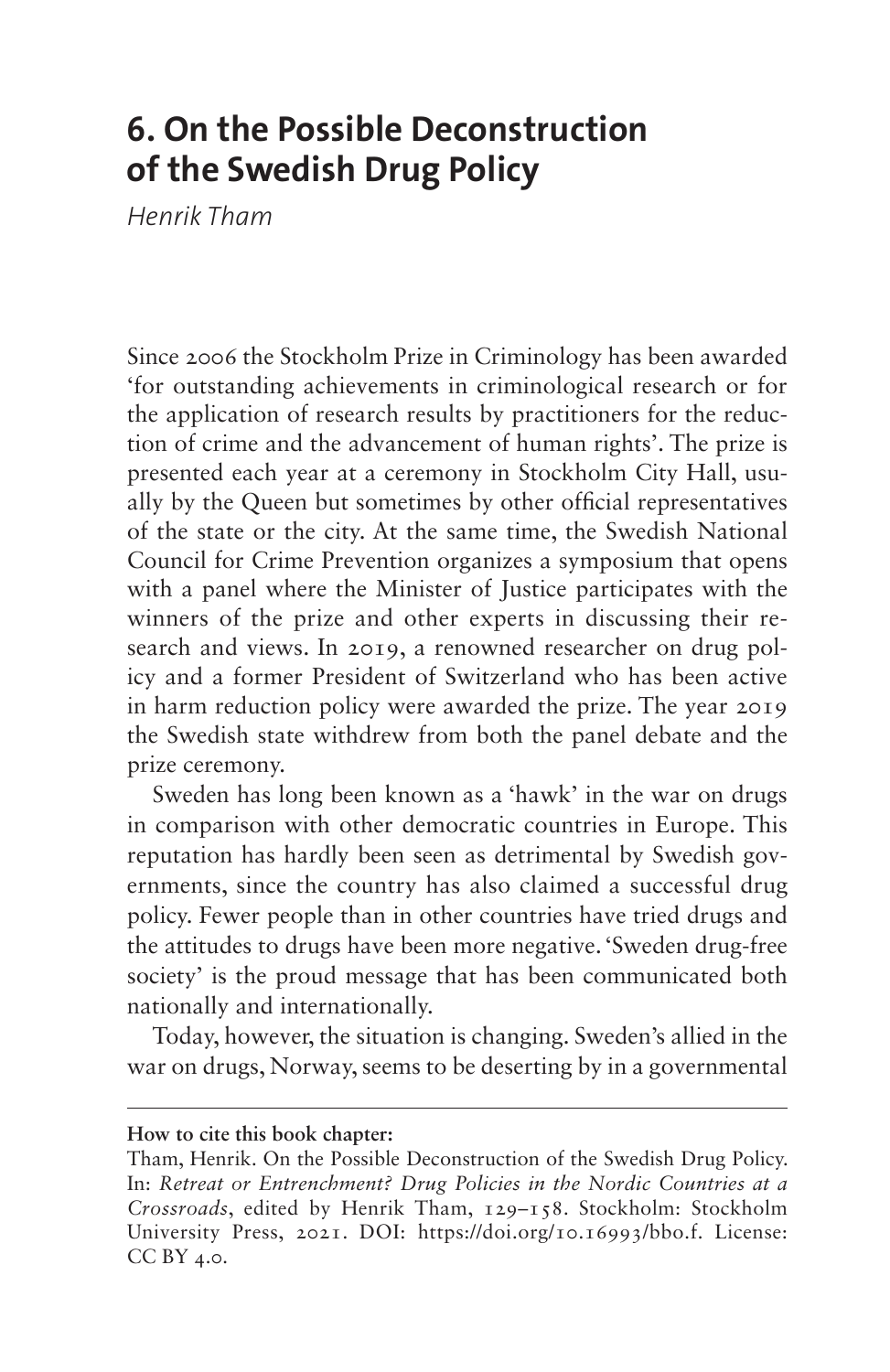investigation proposing a policy that excludes the police practice of chasing drug users in the streets. Sweden has been criticized by the UN for not upholding human rights in its drug policy. No plans have been put forward regarding what to do about the rise in problematic drug use and drug-related deaths. Several countries have started on the road to decriminalization. Nils Christie's question (see *Introduction*, this volume) can then be asked: Has Sweden started a retreat and if not, why?

In an attempt to answer this question, we will start with a short description of Swedish drug policy since the 1960s and its theoretical and political justifications. This will include the development of drug legislation, number of people sentenced for crimes related to drugs and drug consumption among school children – a central indicator in Swedish drug discourse. The results of the drug policy are then discussed in relation to indicators of the development of problematic drug use and drug-related deaths. This is then followed by a description of the costs of Swedish drug policy in terms of legislation, police interventions and imprisonment. Drawing the conclusion that the costs cannot justify the gains, an attempt is made to understand why the drug policy in Sweden is not changing in a direction that would be more effective and less costly.

# **The Construction of Swedish Drug Policy**

In order to analyze the possible *deconstruction* of Swedish drug policy, it is necessary first to understand its *construction*. Drugs were identified as a social and political problem in Sweden in the 1960s, thereby disengaging the issue from an earlier medical and individualized perspective (Edman & Olsson 2014). Changes in penal legislation at this time were aimed at the big producers, smugglers and dealers. The maximum penalty was, in a few years, raised to 10 years imprisonment, the then highest penalty in Sweden except the life sentence. Drug users were looked upon as victims and the debate about the users in the 1970s concerned the issue of whether treatment should be voluntary or compulsory.

In the late 1970s the policy changed. The Swedish parliament, in 1978, stated that society would not accept any use of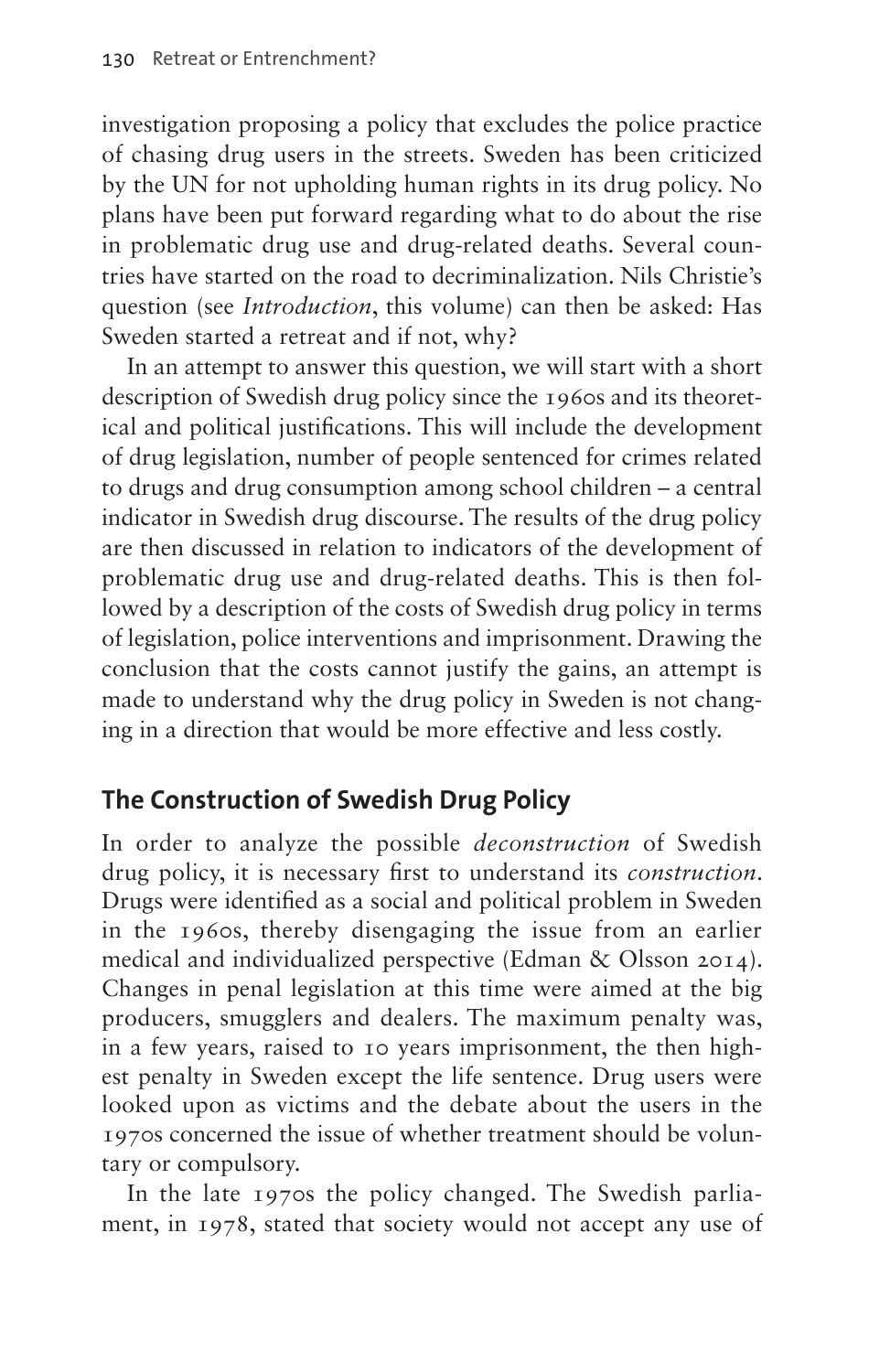narcotic drugs except for that which is medically motivated, and any other type of use would be strongly combated (Proposition 1977/78:105: 30). This stand was later formulated as 'Sweden drug free society' (Proposition 1983/84:100), which became the motto for the drug policy. As a result of the zero-tolerance position, the General Prosecutor abolished the earlier praxis of waiver of prosecution for possession of small amounts for personal use. In 1980, the Police launched a national campaign for arresting drug users in the streets (Brottsförebyggande rådet 1983). The number of drug offences in the police statistics trebled in two years, mainly due to the police increasingly arresting already known drug users more often (Rättsstatistisk årsbok 1993:147).

This development was followed by a political debate about criminalizing consumption as such. The center-right parties in Parliament pressed the Social Democratic government to criminalize use, which was done in 1988 but only with a fine given as the penalty. The political opposition claimed that this was a useless law. Without imprisonment in the penalty scale the police had difficulties proving use. With the center-right parties in government a few years later, a law went into action in 1993 giving the police the right to take samples of body fluids by force in order to establish the use of drugs. The number of urine and blood tests carried out since then have increased sharply (Rättsmedicinalverket 2020). The number of drug offences reported to the Police in 2020 was 124,000, an increase of more than four times since the law was passed in 1993.

The increasing focus on the drug user meant that Swedish drug policy moved from supply prevention to demand prevention (Johnson 2021, p. 119 ff.). This change was influenced by a perception of the drug problem as an epidemic. The drug user was pictured as contaminating two or more others who, in their turn, would infect two or more, and so on. The drug user was also described as the only irreplaceable link in a chain of dealers, smugglers, producers and corrupt regimes in other parts of the world. If only just the users could be locked away, the whole pyramid would fall and the drug epidemic would come to an end (Bejerot 1975; Johnson 2021).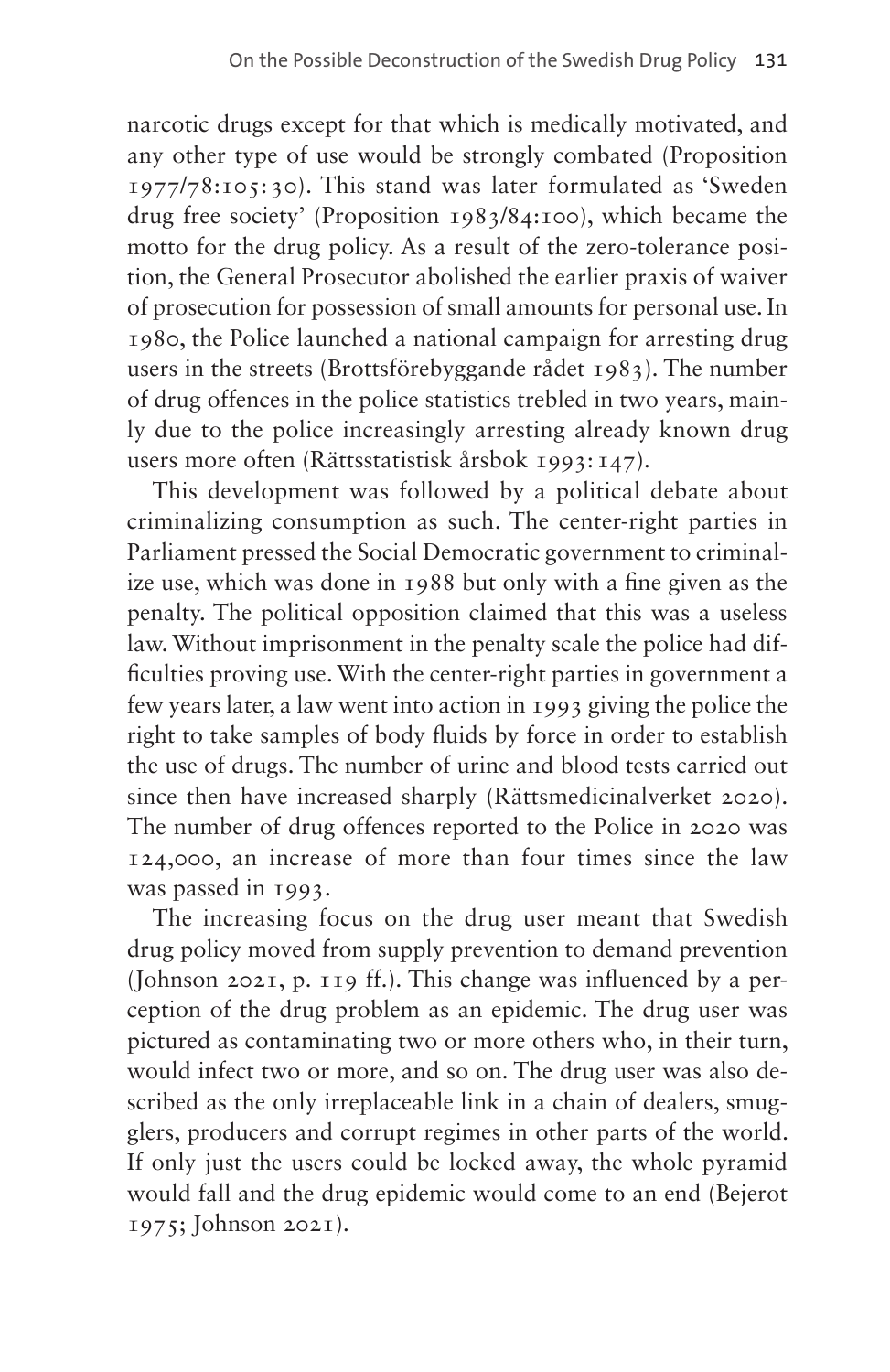It was therefore argued that a strict policy directed towards the user was necessary. The policy was backed by a picture of drugs being a severe threat to the Swedish welfare state. This was the message of a doctor of social medicine, Nils Bejerot (1975), who was also the father of the epidemic theory. He was the central figure in the creation of the new drug policy and had hundreds of thousands of followers, in terms of the number of his books sold, articles written in the press and total audiences at his lectures. In 1979 he was bestowed the title of full professor by the center-right government.

The picture of drugs as a national threat to Sweden was supplemented by one of a successful policy. The Department of Justice seemed to have discovered that the proportion of school children using drugs was decreasing. After having stated in the central budget bill that drugs had emerged as one of the very largest social problems in the country (Proposition 1983/84:100), two years later they stated that 'Sweden leads a conscious and resolute drug policy' (Proposition 1985/86:100). The indicator of this claimed successful policy became the proportion of young people using drugs ([Figure 14\)](#page-4-0). The change in evaluating the development of drug policy could also be interpreted as a solution to a possible political problem. When the Swedish policy increasingly focused on the drug user by using penal law and the police, some success of this policy had to be demonstrated.

The claimed success of Swedish drug policy was spread in a government leaflet, which was translated into four languages (Swedish National Institute of Public Health 1993). Even though the situation was serious, Sweden claimed a more successful drug policy than that of other countries (Swedish National Institute for Public Health 1998). The climax of the claims, internationally, could be said to have been reached at the 1998 UNGASS (United Nation General Assembly Special Session) in New York, where Sweden appeared with a large delegation, including the Queen, claiming a successful drug policy (Regeringskansliet 1998).

From the turn of the century, however, fewer voices were raised to praise the Swedish drug policy. A government committee presented its report, *At the Crossroads*, in 2000 (SOU 2000:126). Problems were admitted, such as the fact that an increasing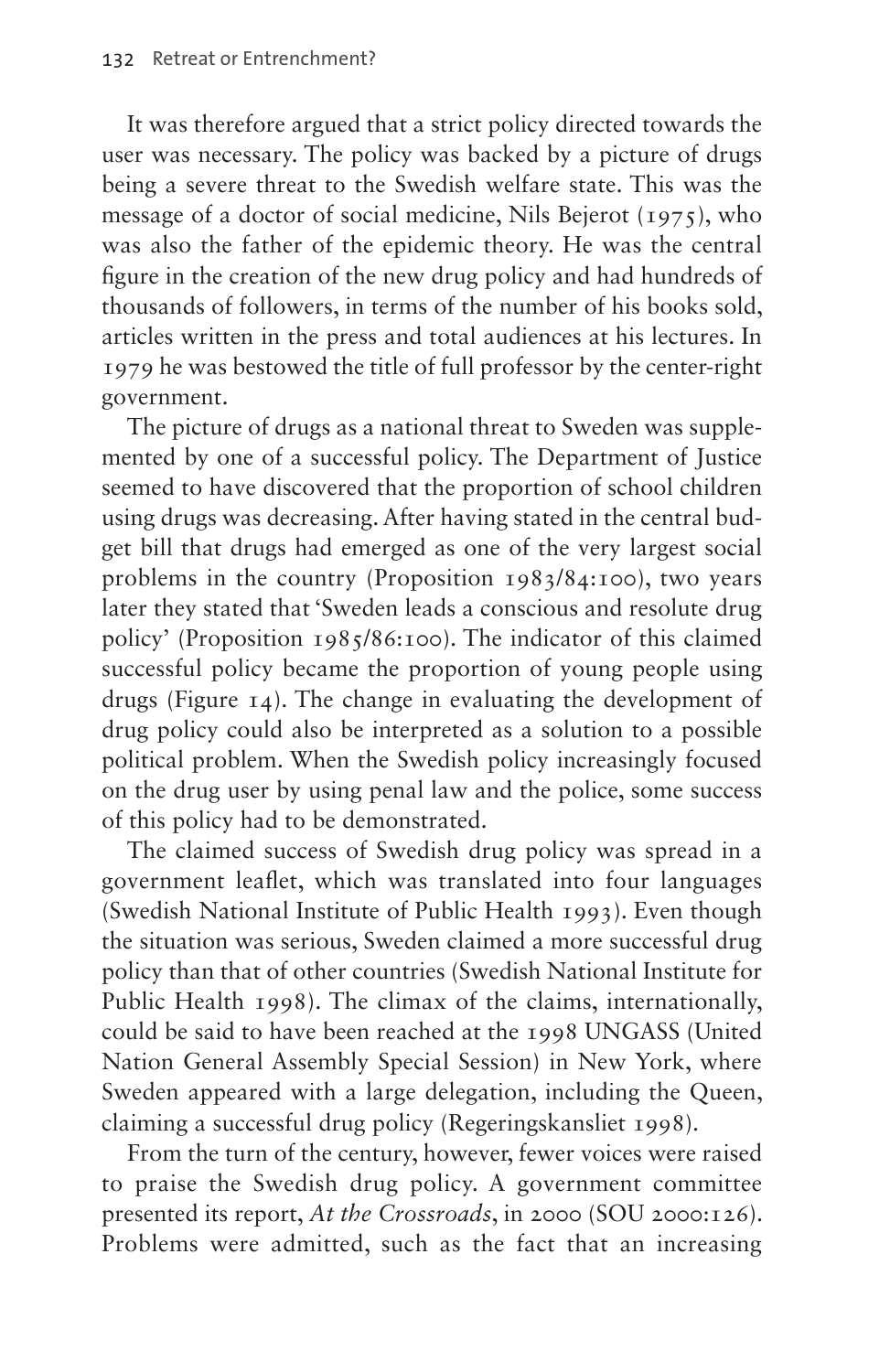

<span id="page-4-0"></span>**Figure 14.** Proportion of pupils in 9th grade (15 years old) who have ever tried drugs and who have used drugs in the last month, 1973–2020, percent.

Source: CAN (2020).

number of pupils had tried drugs, that the attitudes had become more permissive and that the mortality rate was high in relation to other countries. However, backing away from the restrictive Swedish model would mean 'lowered ambitions and the acceptance of considerable drug abuse' (op.  $cit.:11$ ).

The government bill that followed the report reiterated the success of the Swedish policy, including in relation to other countries (Proposition 2001/02:91: 15, 23). The general repudiation of drugs in the Swedish population was stressed and the number of new recruitments and mortalities among young people were said to be lower than in other comparative countries (op. cit.:10). The concrete outcome of the bill was the appointment of a national drug policy coordinator. The office of the coordinator, 'Mobilization against drugs', existed for seven years before being closed down. The drug issue became less visible in politics and debate. It also disappeared from the election campaigns (Olsson 2011; updated). It did, however, reappear in the 2018 parliament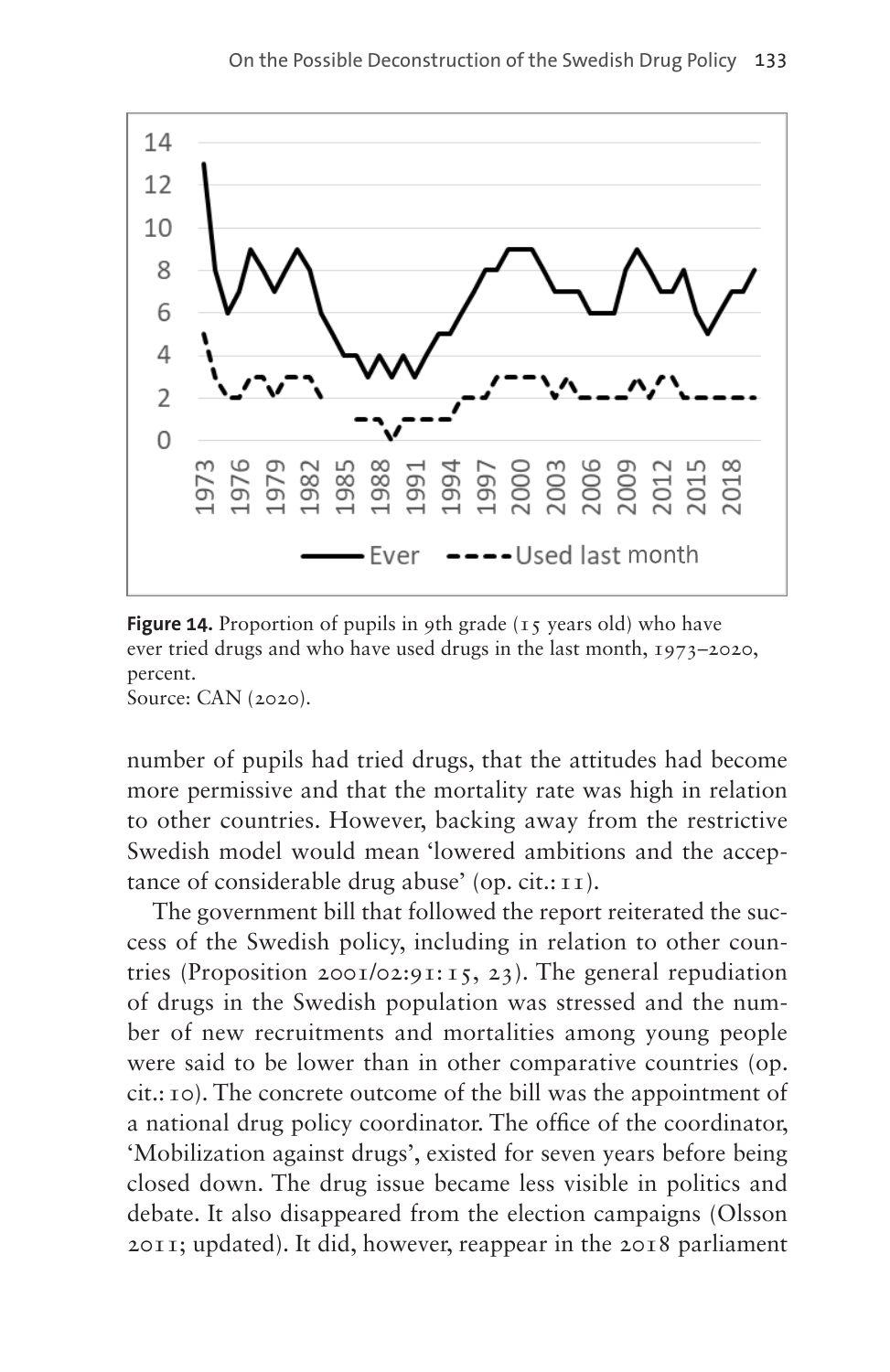#### <span id="page-5-0"></span>**Table 15.** Drug legislation, 1967–2020.

| 1967 | Possibility for committal to psychiatric care for drug abusers  |
|------|-----------------------------------------------------------------|
| 1968 | Imprisonment for aggravated drug crime increased from a         |
|      | maximum of 2 years to 4 years                                   |
| 1969 | Imprisonment for aggravated drug crime increased to a maximum   |
|      | of 6 years                                                      |
|      | Phone tapping for aggravated drug crime introduced              |
| 1972 | Imprisonment for aggravated drug crime increased to a maximum   |
|      | of 10 years                                                     |
| 1980 | Limitations of waiver of prosecution for possession of drugs    |
| 1981 | Imprisonment for normal drug crime increased from a maximum     |
|      | of 2 years to 3 years                                           |
|      | Imprisonment for aggravated drug crime increased from minimum   |
|      | of I year to 2 years                                            |
| 1982 | Law on compulsory care for adult drug abusers                   |
| 1985 | Imprisonment for minor drug crime increased to maximum          |
|      | 6 months                                                        |
| 1988 | Criminalization of consumption of drugs, maximum fine1989       |
|      | Increased time from 2 to 6 months for psychiatric care for drug |
|      | abusers                                                         |
| 1993 | Consumption of drugs, maximum imprisonment 6 months             |
| 1999 | Expansion of criminalization of synthetic drugs                 |
|      | Zero tolerance for drugs in road traffic                        |
| 2016 | Extremely aggravated drug crime as new category in the Penal    |
|      | Drug Law                                                        |

election when gang-related shootings in deprived areas became linked to the sale of drugs.

Some changes of the drug policy, in the direction of harm reduction, have been undertaken since the turn of the century. Substitution programs have expanded markedly. Syringe exchange was accepted on a general basis by the Parliament in 2006 and lately, other harm reduction measures have also been introduced, such as the use of nasal spray against the risks of overdoses and medical marijuana, albeit slowly and both on a restrictive base.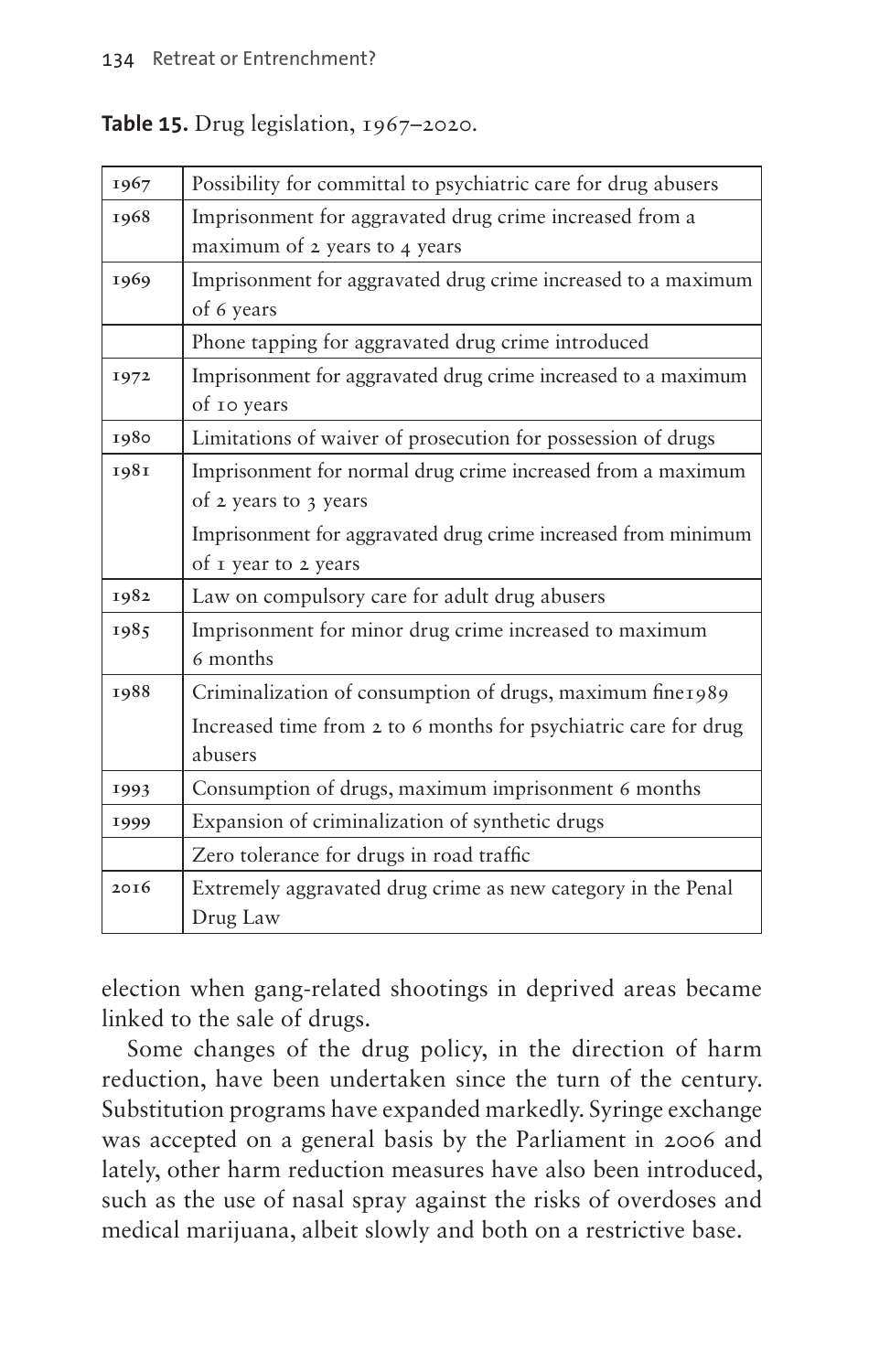The dominating picture of Swedish drug policy is, however, a development in an increasingly strict direction. Penal and other types of compulsory legislation have expanded markedly, and so have both the numbers of crimes reported to the Police and sentences meted out in the criminal justice system. This is shown in [Table 15](#page-5-0) and [Figure 15](#page-7-0).

# **Has Swedish Drug Policy Been Successful?**

The expansion of penal law, reported crimes, police resources and sentences could perhaps be justified if this had led to a decrease in the damage and suffering caused by drug use. This is the position taken by various governments claiming the relative success of Swedish drug policy. This possible success is, however, limited to the comparatively low proportions in the population that have ever tried drugs, use them recreationally or who are favorable to the use of drugs. These indicators refer to use and attitudes, not to problematic use in terms of social malfunctioning, sickness or death. Here the picture becomes different.

In Sweden, three case-finding studies of 'heavy' or problem drug use were carried out in 1979, 1992 and 1998. Estimates based on different indicators were then conducted up to 2007 (Olsson 2011:36–38). Estimates since then have not been presented, neither in Sweden nor by The European Monitoring Centre for Drugs and Drug Addictions, EMCDDA, for Sweden. The picture that emerges is a doubling of the absolute number with problematic drug use since the late 1970s. The Swedish estimates at the beginning of the century are slightly below the European average as measured by EMCDDA.

Another measure of detrimental drug use is drug-related mortality. The Swedish figures can be compared both historically and with other countries. [Figure 16](#page-7-1) shows the development of drug-related mortality since 1969. The increase is considerable. The causes of the particularly sharp increase in the 1990s followed by a decrease in the early 2000s and then by a continued expansion is a matter of debate. First, a decline in resources for treatment after the economic crisis in the early 1990s and then an expansion of substitution programs has been mentioned.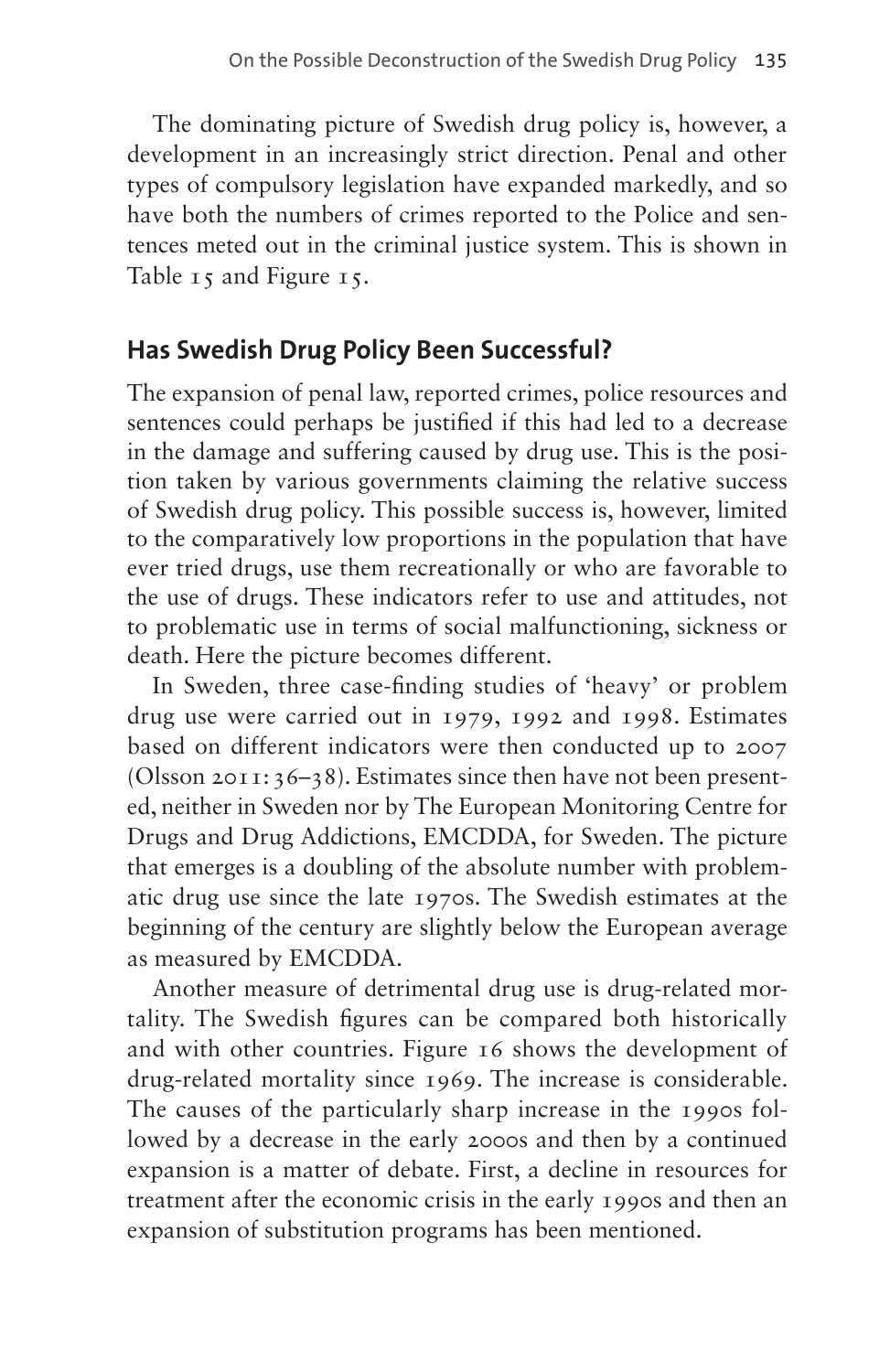

<span id="page-7-0"></span>**Figure 15.** Number of people sentenced for drug crimes as major crime, 1975–2019, per 100,000 inhabitants. Source: Kriminalstatistik.



<span id="page-7-1"></span>**Figure 16.** Drug-related mortality in Sweden, 1969–2019, and Switzerland, 1995–2018, per 100,000 inhabitants. Source: CAN (2019) (updated); Swiss Health Observatory.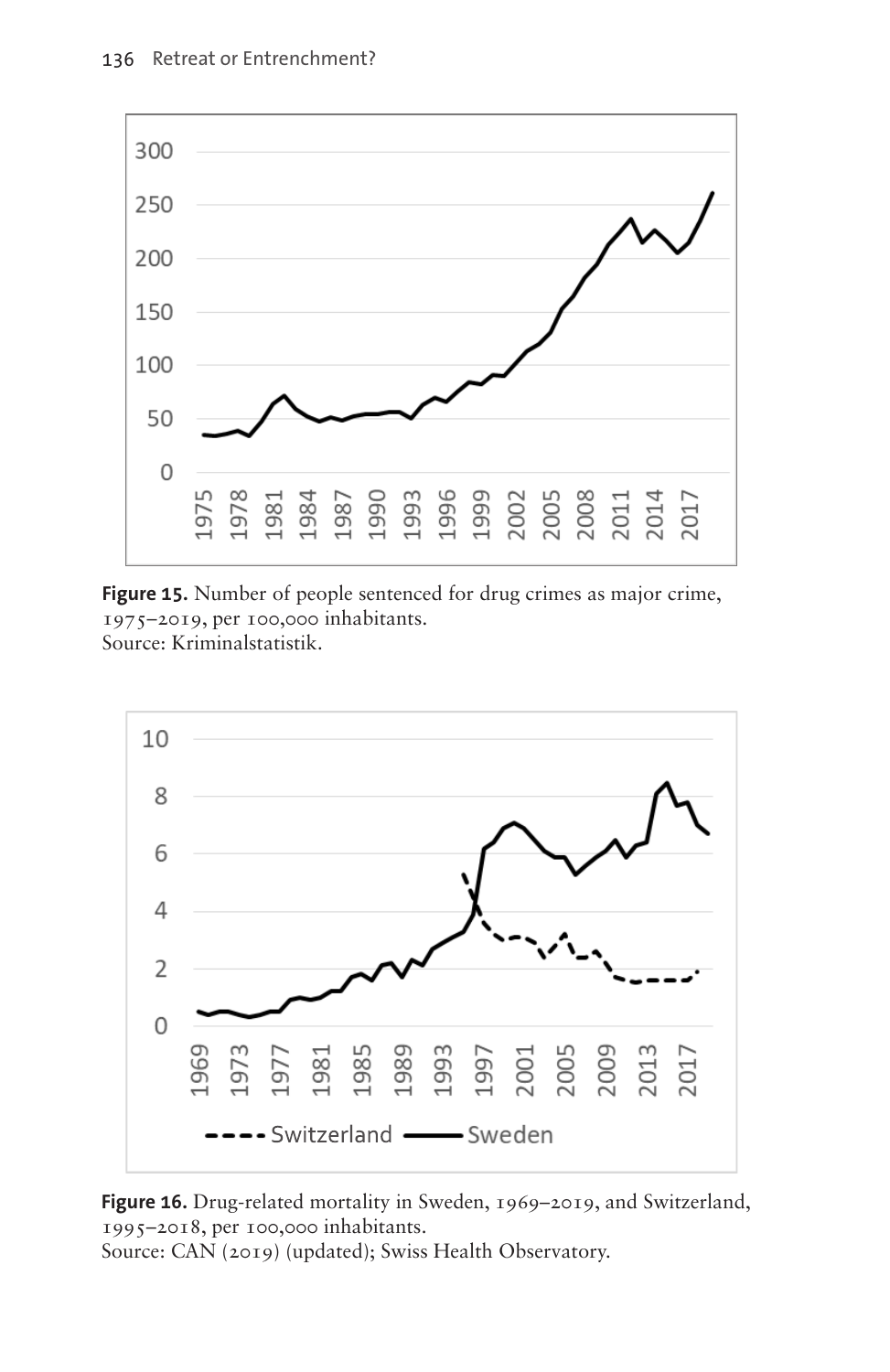These explanations are of less importance to the overall development of drug-related mortality. Even the secular trend, however, has been a matter of debate. Inclusions and exclusions of various drugs in the definition of drugs have affected the speed of increase. A study of the development of drug-related deaths concluded that the rise is considerable even though the sharp increase at the years before 2015 is exaggerated (Leifman 2016). That there is a marked rise is also compatible with the fact that there has been a rise in the number of people who are considered as having a 'heavy' or problematic pattern of drug use.

Drug-related mortality in Sweden is also one of the highest in Europe (EMCCDA 2019). Figures from Switzerland are included in [Figure 16](#page-7-1), showing that an increase is not an unavoidable development taking place everywhere in Europe – a fact that the Swedish Minister of Justice was not prepared to discuss in connection with The Stockholm Prize in Criminology 2019. Switzerland showed a marked increase in drug-related deaths up to the early 1990s, but the trend then took a downturn with a change in drug policy (De Preux, Dubois-Arber, & Zobel 2004). In relation to other European countries there are, of course, difficulties involved in doing comparisons. The Swedish government is quick to point this out when criticized for the high number of deaths (Swedish drug policy nd.:9). Sweden might also be making a rod for its own back by looking particularly carefully for indications of drugs in classifications of causes of death. Despite reservations of the possibility of making comparisons, a report to the Swedish government has admitted the high rate of drug-related deaths in relation to other countries in Europe (SOU 2000:126), which has been reiterated as late as 2021 (Proposition 2020/21:121).

# **The Costs of the Control of Drugs in Sweden**

In politics, possible gains must be balanced against possible costs. In making an evaluation of different measures of reducing drug abuse, the costs of these measures have to be included. Typical costs refer to the penal legislation and to the criminal justice system, like resources spent by the Police, the prosecutors and the courts, and the number of people in prison for drug crimes, both in terms of economic costs and suffering for those in prison. As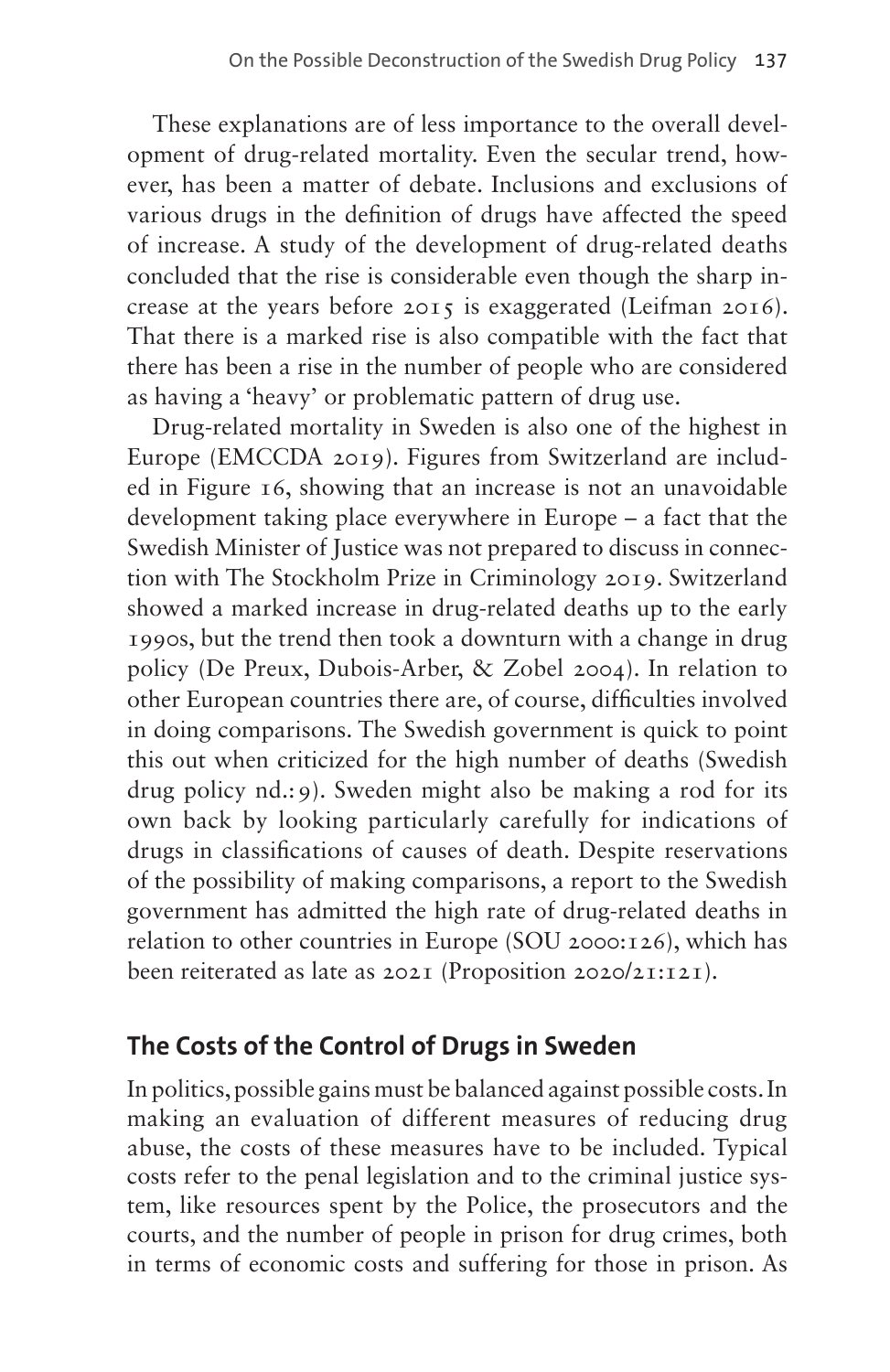costs related to the criminal justice system can also be counted, different types of discriminatory praxis and violations of integrity by the police should also be considered.

Penalization of an act is, in law, traditionally seen as a last resort, as a cost in itself, that should always be seriously considered before undertaking (Jareborg 1995). In the preparatory works from the Department of Justice that gave the Police the right to take blood and urine tests by force, it was pointed out that it was 'principally wrong to criminalize an act that was directed against the person him- or herself' (Ds 1992:19:28).

The fact that using drugs, in itself, is a criminal offence in Sweden is a violation of this principle. It also produces a large number of crimes and criminals. The National Council for Crime Prevention made a rough estimate of the number of crimes that occurred as a result of the consumption of drugs in 2015 and came up with a figure close to seven million crimes (Brottsförebyggande rådet 2016:10). The fact that the consumption of narcotic drugs is criminalized, an act without clear harm to others, has produced more than four times as many illegal acts as the total number of crimes reported to the Police. This can then possibly be regarded as a cost in terms of dark numbers or undetected crimes, the proportion of criminals in the population and recidivist rates.

[Figure 17](#page-10-0) shows the development of the number of years spent by the Police on drug cases in proportion to the total work force of police officers. The rise is particularly sharp from 1993, when the Police received the right to take samples of body fluids by force in order to establish the consumption of drugs. At most, the Police has spent almost one tenth of the total work force on drugs. The drop in the last few years can be attributed to a large police reform in 2015, however, whether it reflects a real drop in the use of police resources on combating drugs or just a change in registering activities is not clear. The drop in tests conducted by the National Board of Forensic Medicine is only seven percent and is back on the level it was at before the police reform in 2018. The figure for 2020 is 42,000 tests, which is an all-time high (Rättsmedicinalverket 2020). Disregarding the dip, which might not picture a real decrease in police resources, the development of police hours and sentences is fairly similar [\(Figure 15\)](#page-7-0). Sentences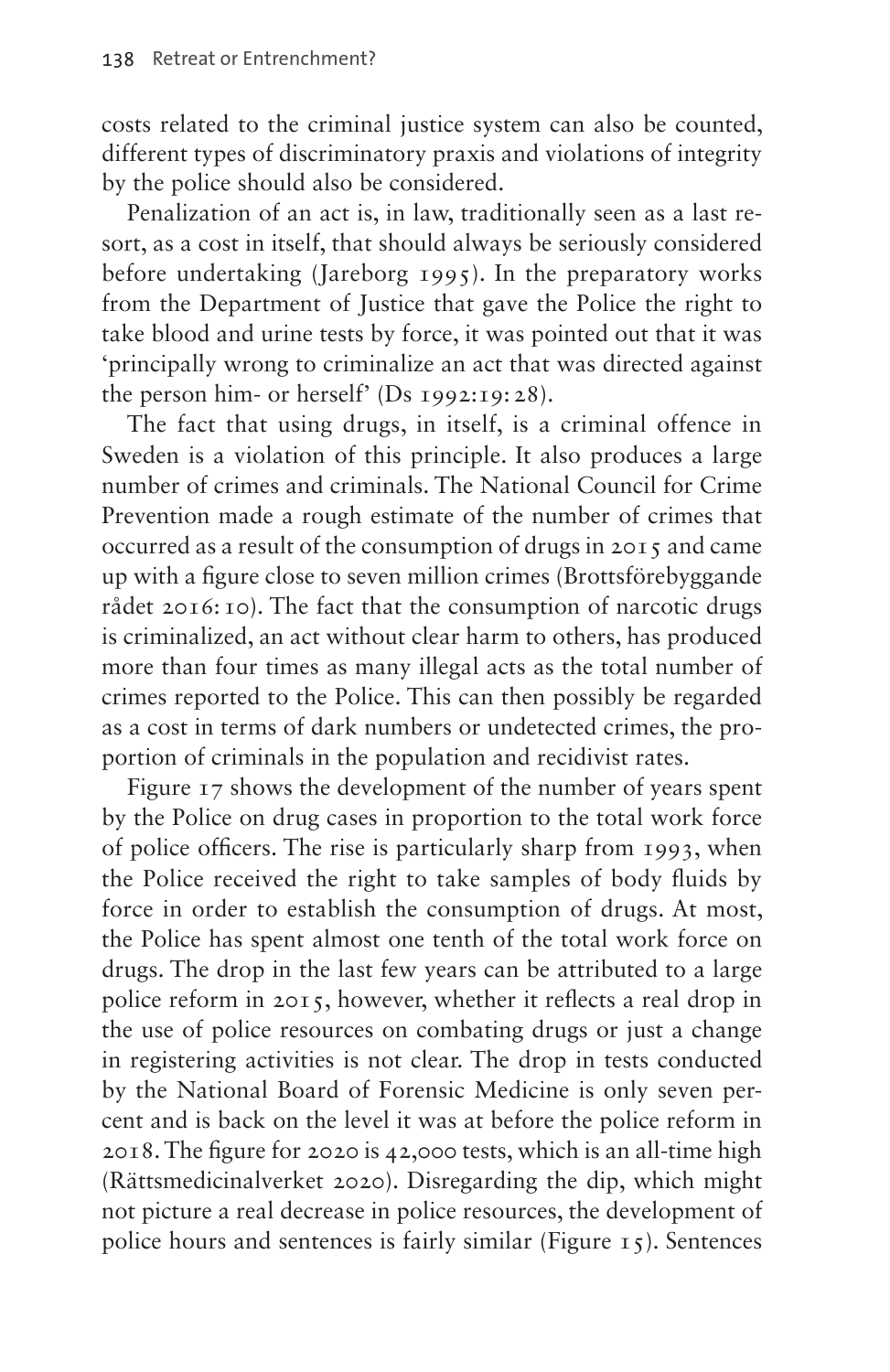

<span id="page-10-0"></span>Figure 17. Number of years spent by the Police on drug cases in proportion to the total work force of police officers, 1970–2020, percent. Source: CAN (2019), updated.

seem then to be produced by the amount of police resources put in, as drug consumption is an almost inexhaustible source in terms of increasing the overall clearance rate.

The violation of integrity caused by this police practice might be experienced as particularly offensive if the suspected person has not consumed any drugs. The National Council for Crime Prevention (Brottsförebyggande rådet 2016) has studied the urine and blood samples collected by the Police from 1998–2015 that have been analyzed by The National Board of Forensic Medicine. It is shown that the number of false positives increased during the period from 10 to around 20 percent. The false positives were also, throughout the period, by far the highest in the youngest age group ( $17$  years), where they were close to half (op.  $cit.:18$ ). The National Council for Crime Prevention stresses the problem that such a negative test might be the first contact with the criminal justice system for a number of young persons (op. cit.: 22).

Out of all prisoners who are serving time, more than one quarter has a drug crime, including smuggling, as the principal offence. The proportion was higher before a number of decisions in drug cases were made by the Supreme Court. Whether a sharpening of the law by the government in 2016 in order to reverse the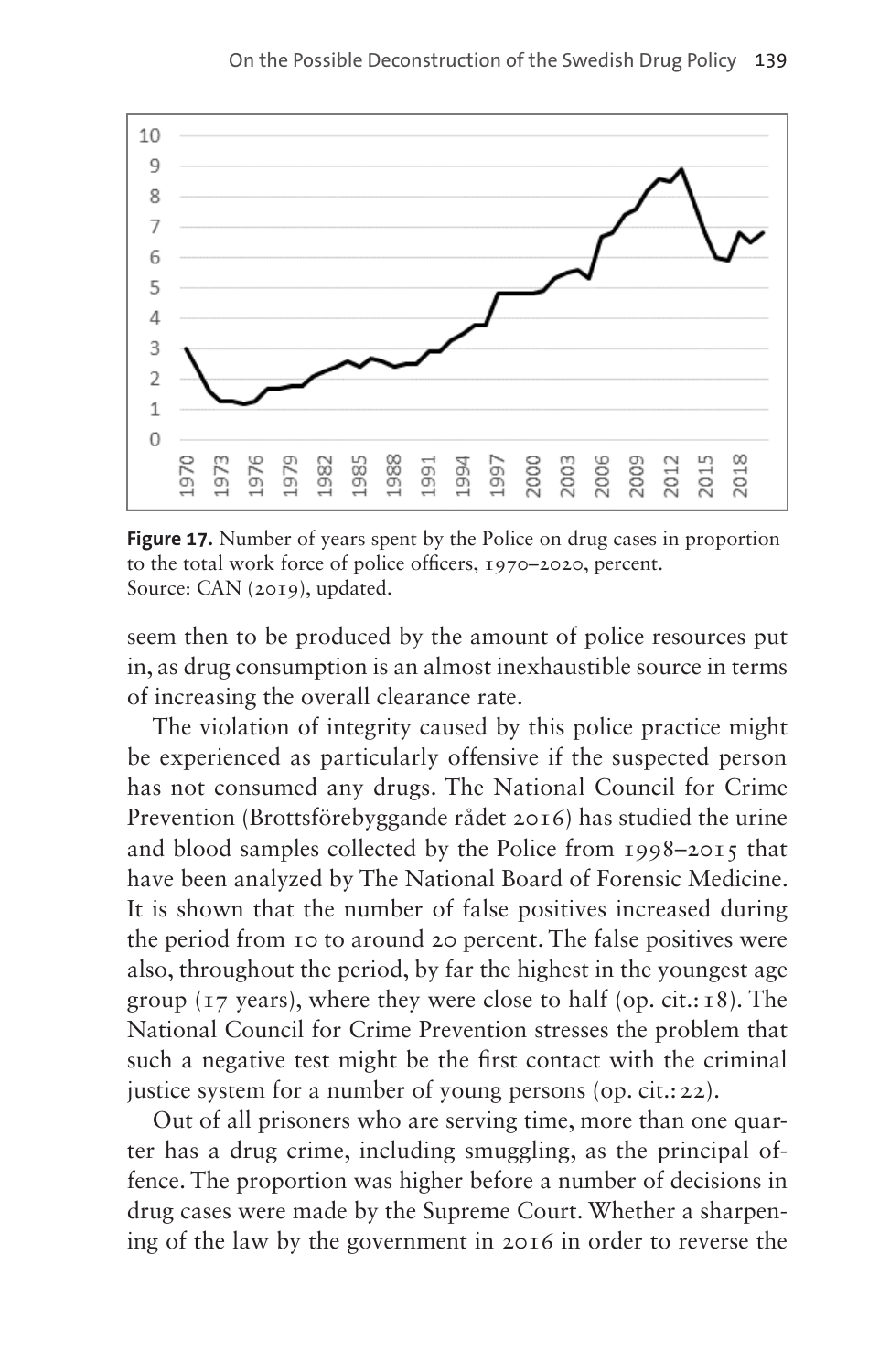decisions of the Supreme Court, and an announced sharpening by the government in 2019, will change this again remains to be seen. In addition, more than half of those in prison have been judged by the prison authorities to have a drug problem (Kriminalvården).

In a general expansion of the means of coercion available to the criminal justice system, the drug issue has played a central role. Secret wiretaps have been justified, particularly with reference to the suspicion of drug crimes. The wiretaps used quadrupled in Sweden from the 1970s to the 1980s – a development primarily explained by an increase in the police investigation of drug crimes (Svedberg & Svensson 1995). The majority of all wiretaps used concern drug crimes (Ds 2007:2). Since 2007, bugging has been legal in Sweden if there are suspicions of certain types of serious crimes. Central among these crimes are narcotic crimes.

The criminalization of drugs in itself produces criminality. The number of infractions caused by making the consumption of drugs illegal was mentioned above. The high economic costs of the consumption of narcotic drugs as compared to, for instance, the consumption of alcohol, can be expected to contribute to theft and other crimes against property. The high costs of drugs also lead to an illegal market where profits can be made. Such a market tends to be associated with high levels of violence. The case of Mexico is probably the most striking (Hari 2015).

A possible example from Sweden is the marked increase in shootings and homicides in socially deprived areas since 2013. The causes of the shootings were the object of a study carried out by The National Council for Crime Prevention (Brottsförebyggande rådet 2019), who interviewed young men who had been involved. The report discussing the causes of the conflicts states: 'The absolutely most common (cause) is that conflicts are tied to the drug market and particularly to the sale of cannabis ...' (op. cit.: 55). Several interviewees pointed out that they entered the criminal setting through the cannabis market – cannabis being so common in the socially deprived areas that no active introduction was necessary (op. cit.: 116). The question could be raised as to whether the total ban on cannabis was a contributing cause of the fatal shootings.

Finally, there is the issue of discriminatory stop and search when it comes to drugs. The National Council for Crime Prevention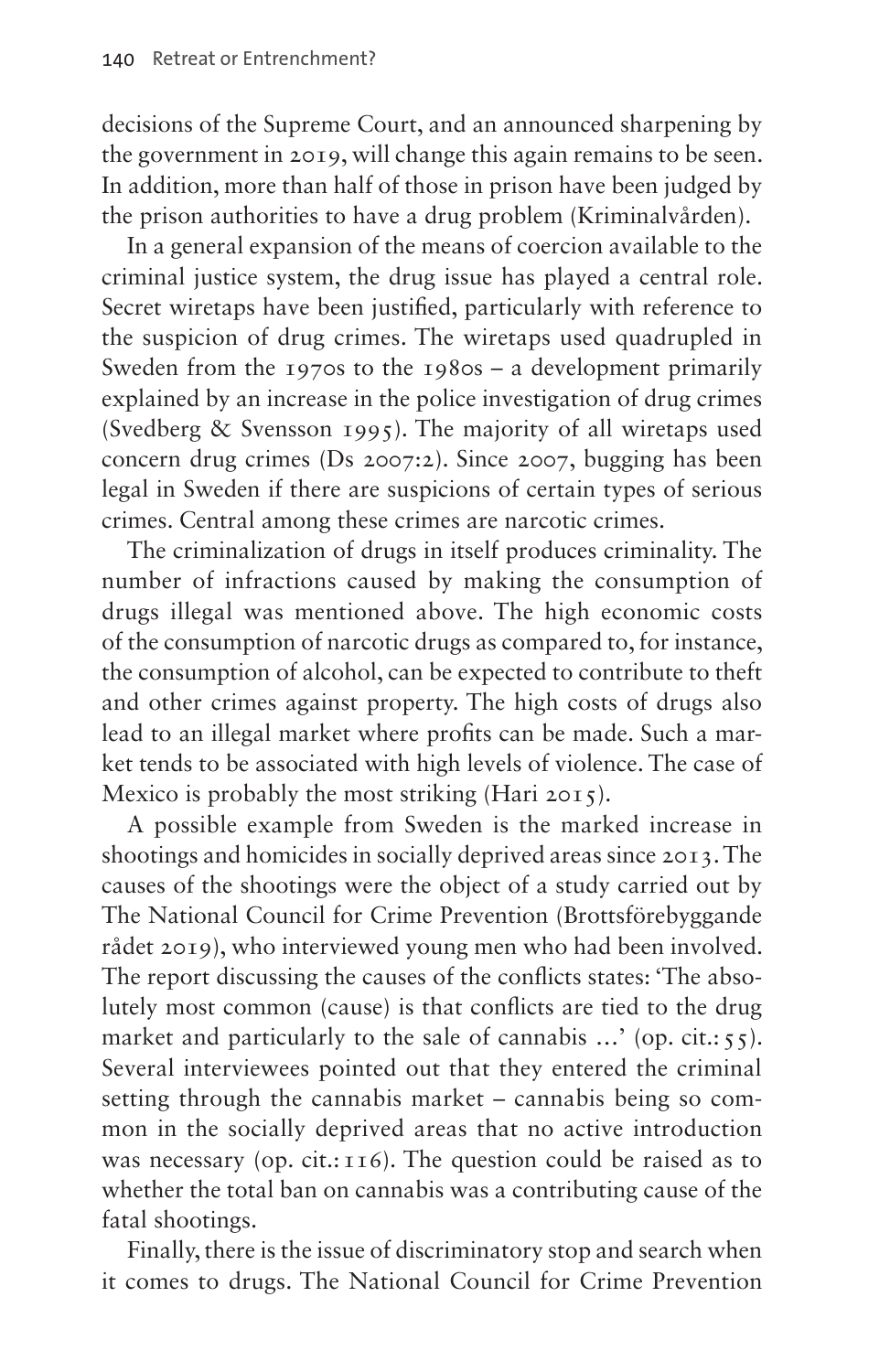conducted a study of young people in the Stockholm area comparing the distribution of suspects of drug use and drug use reported in anonymous surveys. The two indicators did not correlate as expected. Those from less wealthy areas, whose parents did not have higher education, who lived in rented flats and who were foreign born were more often suspected by the police for drug use. Drug use according to self-reported data, however, was more prevalent among those who lived in private houses in the richer areas, where at the same time fewer were suspected of drug use by the police (Brottsförebyggande rådet 2018; see also Holgersson 2007). In another study it was shown that the police discriminated against non-Europeans in stop and search on suspicion of drugs in Stockholm (Pettersson 2005).

Even though there can be other explanations to this outcome than direct discrimination from the side of the police, it could be interpreted as an example of procedural justice not being upheld. As such, an obvious cost of applied drug policy could be diminished respect for the criminal justice system and the negative consequences that have been reported to follow from this (Doobs & Gartner 2017: A14). Regardless of discrimination, stop and search has, in several studies, been shown to create frustration and tensions between the police and citizens (op. cit.). Stop and search for whatever reason is also often justified by reference to the suspicion of drugs (Murray 2014).

# **Some Harm Reduction But Mostly a Fast Stand**

Given the questionable success of Swedish drug policy, and the high costs of this same policy, a change in the direction of policy might be expected. As mentioned, there have been some examples of a harm reduction policy. These policy changes have, however, originally met with resistance. A substitution program where heroin users were given Methadone was already set up in 1966. In the early 1980s, however, no new admittances were accepted as a result of an unholy alliance between different interests. There were those who feared a medicalization of a social problem, those who opposed harm reduction as giving the wrong signals, and groups from the political left who regarded substitution programs as a pseudo solution in a capitalist society exploiting people (Johnson 2003:117– 128). The program, however, was later allowed to expand again.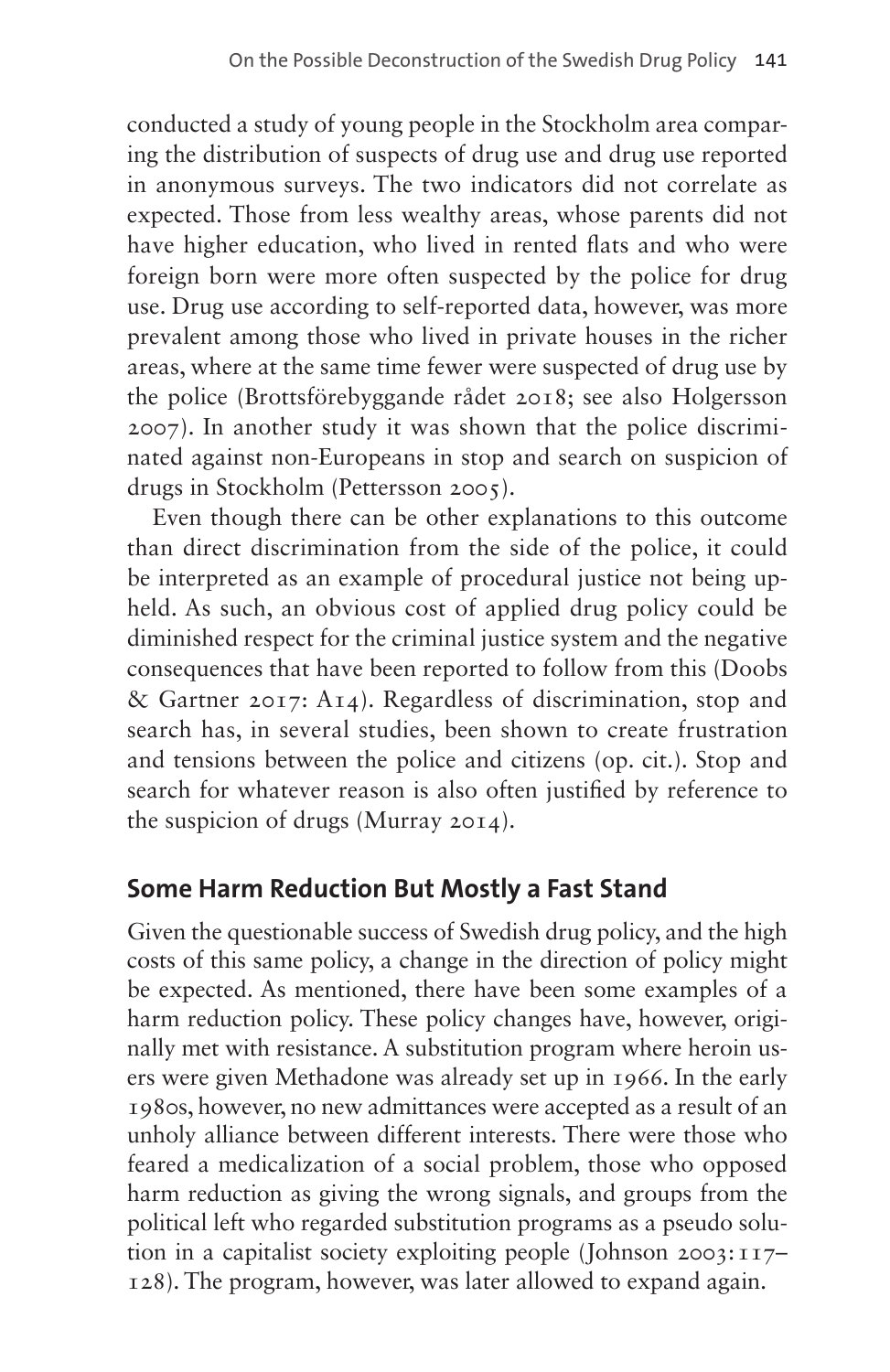Syringe exchange programs were also met with much resistance. Accepting syringe exchange was seen as a threat to the basic values of Swedish drug policy, and a program limited to two towns was the only one allowed as an experiment. The national drug coordinator worked hard to get the program accepted on a national level. The opposition was phrased in terms of risks of medicalization and that the goal of total rehabilitation would be abandoned. Syringe exchange was ultimately accepted by Parliament after guarantees of attaching social rehabilitation measures to the programs (Tham 2005:67 ff.). The programs were, however, still met by local resistance and further legislation was needed to get programs established (Proposition 2016/17:15).

In spite of the introduction of some harm reduction measures, the main impression given is that of strong resistance to liberalizing the drug policy in Sweden. In a survey before the general election 2018, the question was put to the political parties of whether they were willing to decriminalize the use of narcotic drugs. Only the Left party was in favor of changes in that direction. None of the parties wanted to legalize drugs. When it came to penalty scales, most parties wanted to stay with the present legislation, with the Moderates (liberal-conservative) and the Social Democrats wanting to increase the severity of prison sentences, and the Left party wanting to consider lower prison sentences (Andersson & Ekeroth 2018).

In the party programs there is strikingly little about drugs. Neither has there been much on drugs in earlier party programs, although a number of special reports and information folders were published earlier. The relative lack of action today could be interpreted as the parties being on the defensive with regards to the drug issue. They do not want to leave the motto 'Sweden drug free society' behind, but at the same time, do not really know how to develop an effective drug policy. When the word 'drugs' appears in the party programs it is mainly used as a way of underlining the general seriousness of the crime problem. The Social Democrats in particular use drugs as an intensifier in statements about the threat of crime against the country. In the criminal policy program of the party, drugs are mentioned nine times and in general alarmist contexts: 'Shootings and open drug trafficking have been a problem for a long time', 'Problems with gangs of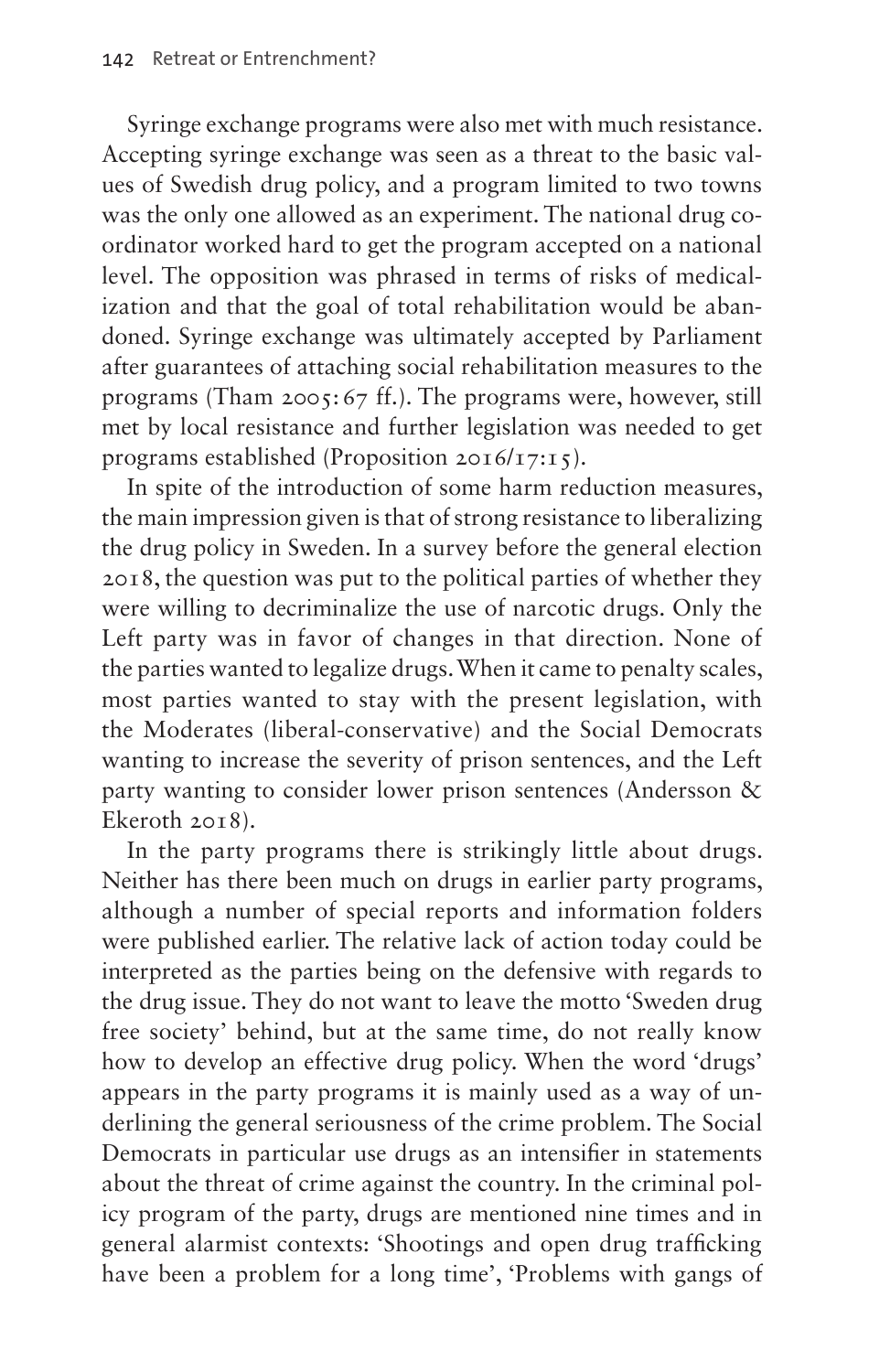thieves, an increase in reported sex crimes, and drug crimes are examples of problems that are found in all our country', 'Drug dealing, shootings, threats and violence have to get away from our streets' (Socialdemokraterna 2018).

The political parties watch each other for signs of liberalization of the drug policy, which are then used politically. Critique from non-political bodies could possibly, then, be used as an opportunity to look for new roads to take. In a number of rulings starting in 2011, the Supreme Court lowered the sentences for aggravated drug crimes. This was, however, not silently accepted by the government. First the center-right government and then the Social Democratic–Green government reacted against the new praxis of the courts and increased the penalty scale with a new category, 'extremely aggravated drug crime' (Proposition 2015/16:111).

The government, in a report to UNGASS 2016, explicitly defended why Sweden has criminalized drug consumption (Swedish drug policy nd.:7). In a government communication on the strategy for alcohol and drug policy 2016–2020 the goal of a drug free society was repeated (Regeringskansliet 2016). The Social Democratic–Green government has declared that it will raise the penalty for drug crimes. In 2019, the government commissioned the Police to intensify its work against drug dealing (Justitiedepartementet 2019). The Minister of Social Affairs has, in 2020, refused evaluations of the law criminalizing consumption after recommendation both from the Parliament and the Public Health Authority. Finally, in an introduction to a conference on drug treatment held by Swedish regions in 2020, the Minster of Justice declared that he would not accept a decriminalization of consumption, that drugs are the roots of organized crime, that a decriminalization would be an enormous gift to the criminals and that the critics should speak up about their real motives for liberalization (Johansson 2020).

# **Obstacles to Change**

The question to be raised then is why Sweden sticks to its old policy, a policy that also seems foreign to the general pragmatic politics of the country. A number of conditions and processes partly linked to each other can be distinguished.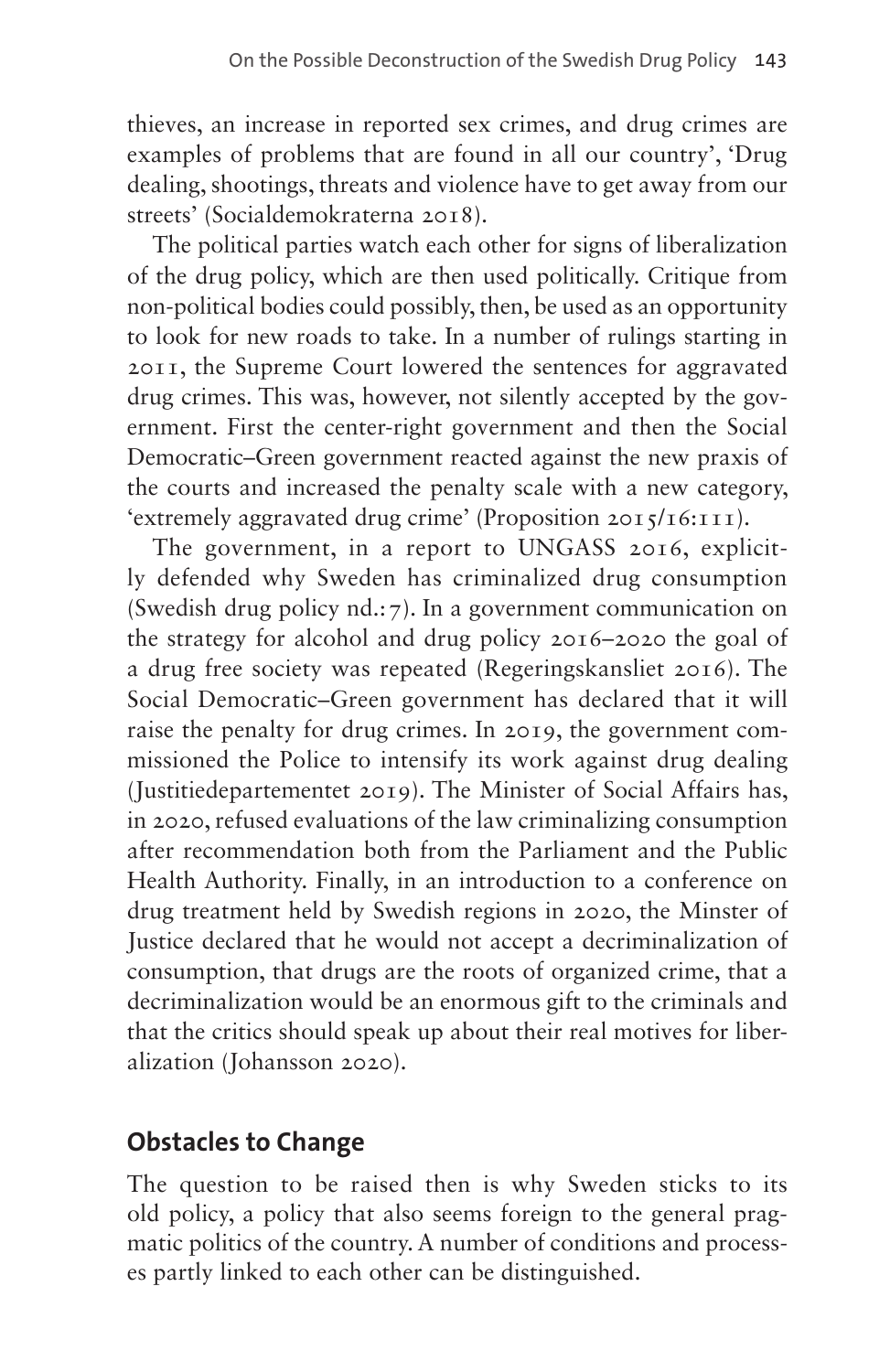### A drug free society

The motto 'Sweden drug-free society' formulates possible positions in the drug policy debate as binary. It is either/or. You are against drugs or you are for drugs if you do not embrace the official motto. It makes it more difficult to try pragmatic, harm-reducing reforms. Such reforms, and particularly reforms in the direction of decriminalization, have been labelled 'a catastrophe' by the Ministeer of Social Affairs (Wallström 1998). Resistance against substitution programs and syringe exchange has been expressed in terms of not being compatible with the basic values on which the Swedish drug policy is founded. The 'Sweden drug-free society' perspective will not permit any distinctions between different types of narcotic drugs. The distinction between soft and hard drugs has officially been rejected by the government (Swedish National Institute of Public Health 1998:9). Those in the debate who have tried to articulate the difference have been accused of being 'soft on drugs'. The zero-tolerance foundation of Swedish drug policy has, in itself, become an obstacle to possible rational solutions to a social problem.

#### The tradition from the Temperance movement

That the prohibitionist Swedish drug policy has its parallel in the Temperance movement has been pointed out in an analysis by Leif Lenke (1991). This movement had been quite strong in Sweden, however, after losing ground since the 1960s it gradually incorporated the drug issue. The zero-tolerance tradition of the Temperance movement, with total abstinence from alcohol, also became the approach to narcotic drugs. The Temperance movement was in conflict with the official Swedish alcohol policy of regulated drinking through price policy and a rationing system. The theoretical foundation of this stand was the stepping-stone or gateway theory. The use of alcohol in any form, even of low strength, meant a risk – a risk of continued consumption. Beer led to hard liquor and therefore was condemned. The equivalence when it came to narcotic drugs, then, was that cannabis smoking led to hard drugs and social exclusion, and therefore had to be fought particularly hard.

The gateway theory has not been empirically supported when it comes to the development of drug use in Sweden. Low prevalence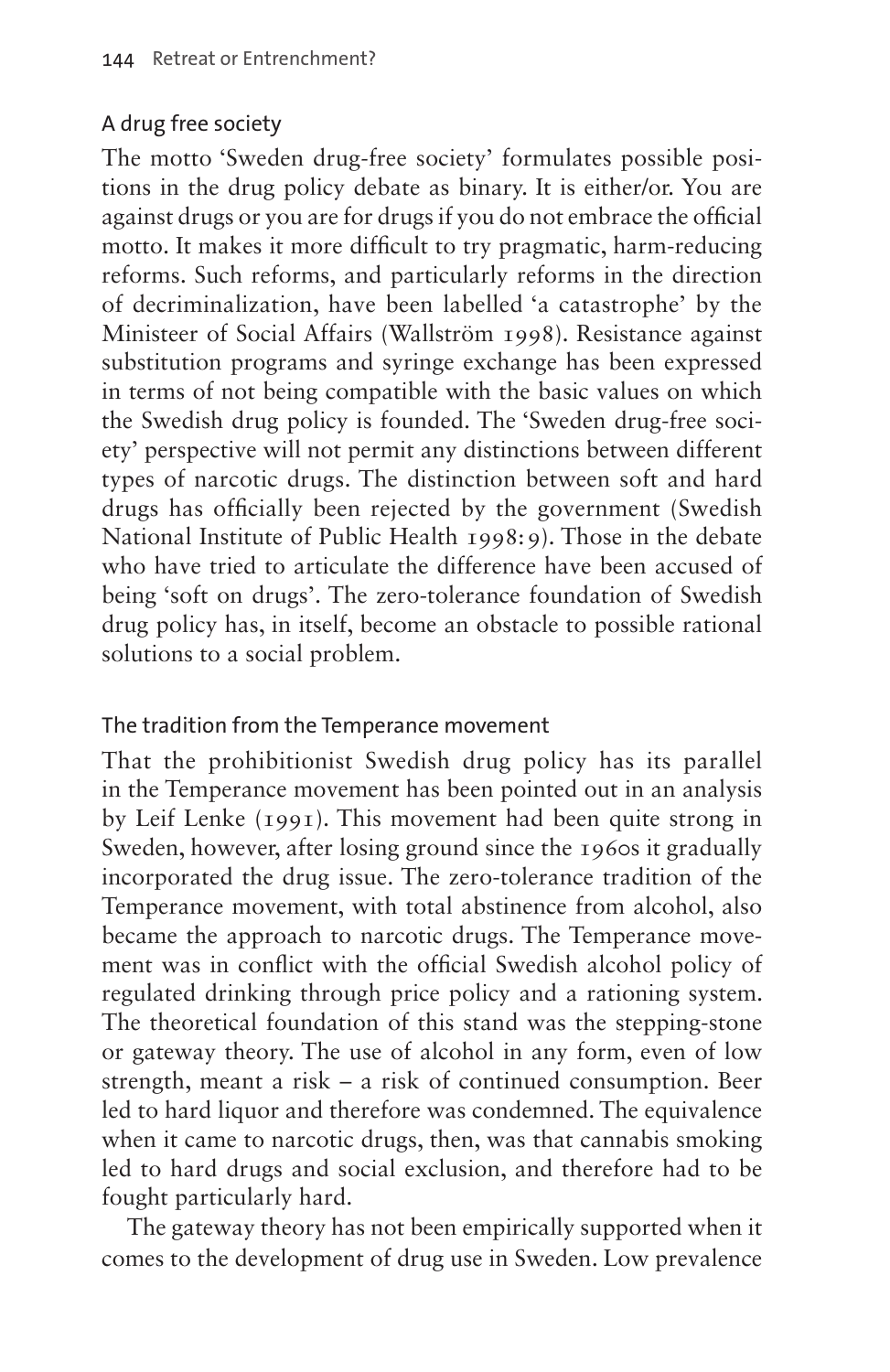or incidence of drug use has not been followed by a low number of people with problematic use or a low level of drug-related deaths. In comparison with other European countries, several have higher levels of recreational drug use without having as high levels of drug-related deaths as seen in Sweden (EMCDDA 2019). Still, the theory is used to justify a zero-tolerance drug policy. The indicators 'ever tried drugs' or 'have used drugs in the last month' continue to be referred to as proof of a successful drug policy.

#### The interventionist tradition

Identifying social problems and acting upon them with reforms is central to social engineering and the welfare state. Non-intervention is alien to this type of thinking. When the political parties before the election in 2018 were asked if they would consider decriminalization of the consumption of drugs, two of them, The Liberals and The Christian Democrats, said no to decriminalization but would consider changing the penalty to rehabilitation (Andersson & Ekeroth 2018). That people who use cannabis on a limited scale might not need drug treatment was not seen as an option.

The interventionist tradition could partly be understood against the background of the economic commitment of the welfare state to its citizens. The welfare state promises to take care of those who cannot take care of themselves. When unable to work because of sickness, disability, parental care or old age, for example, comprehensive social insurances will grant a reasonable standard of living. Such a system is costly and demands that as many people as possible work and contribute with taxes. The prospect that someone will never even enter the labor market because of heavy use of drugs and will need social allowances for his or her whole life might contribute to interventions, and sometimes even coercion.

This interventionist tradition is also related to a tendency to consider human rights in positive terms, stressing quality of life, rather than in negative terms, stressing the protection against the state. In the political debate in the 1980s about criminalizing consumption, the leader of The Liberals (then The People's Party) was pictured full size on advertising signs declaring that in the country of The Peoples Party using dope would be illegal. For the defenders of the forced tests by the Police, the question of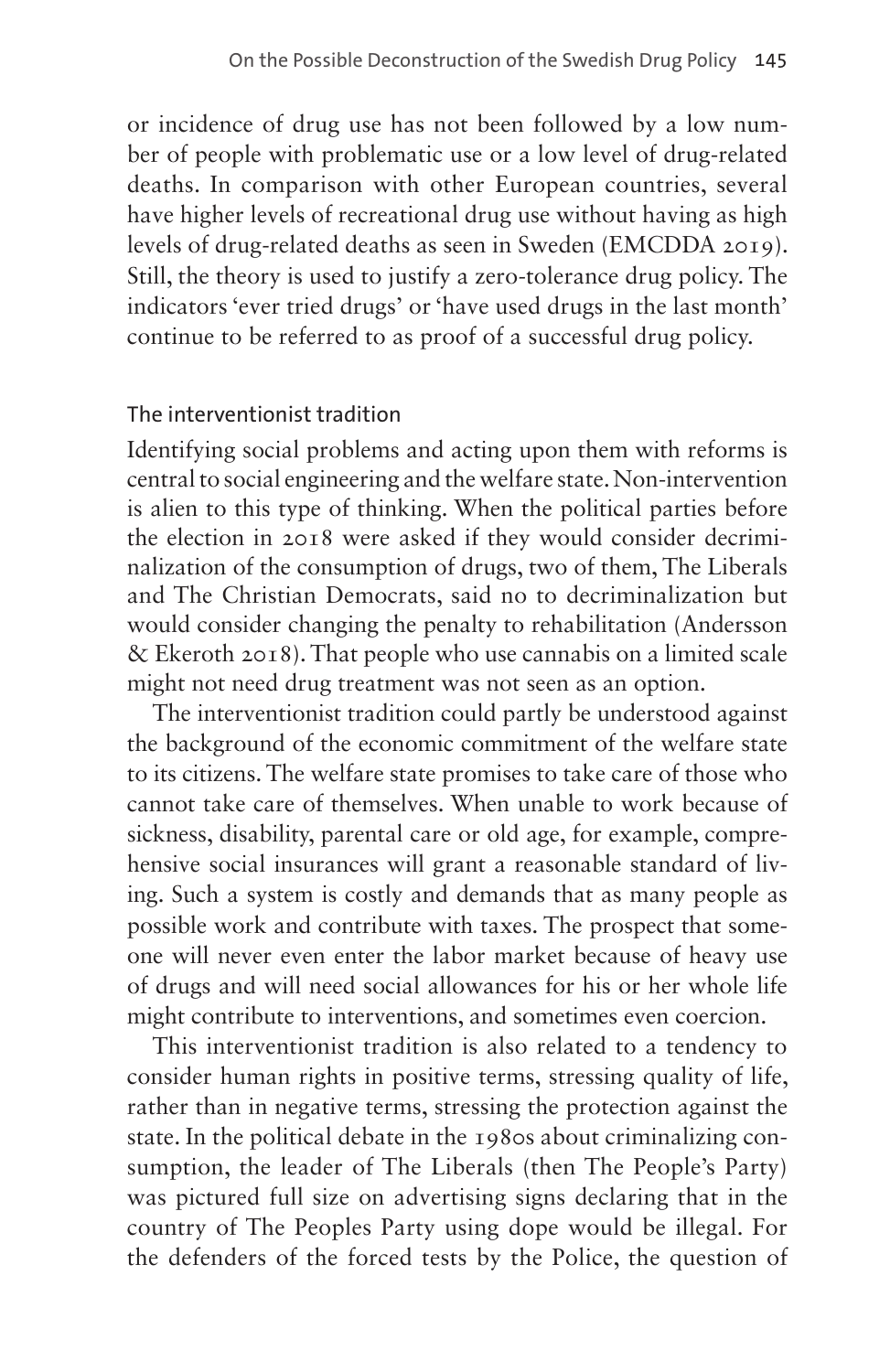whether the state has any business examining the urine of its citizens has not occurred.

Before UNGASS 2016 Sweden was, as mentioned, criticized by the UN for not upholding the human rights of drug users (The Local 2015). The answer from the Swedish government gives a picture of how it perceives human rights and the duty of political interventions.

The UN Convention on the Rights of the Child recognizes a child's right to grow up in a drug-free environment as a human right. The UN International Covenant on Social, Economic and Cultural Rights talks about the right to health. All societies attempt to protect their citizens from risks that they cannot foresee; these may be anything from additives in food to seat belts in cars. This is part of the duty of society and of governments to protect citizens from risks.

(Swedish drug policy nd.:9)

The Swedish government sets up two types of human rights against each other: the rights of the drug user as being protected against state force and the rights of children to grow up in a drug-free environment. Exactly how these two rights collide is not expounded. The document produced for the UNGASS also refers to the general duty of governments to protect its citizens from risks in connection with buying food and driving a car. In so far that such interventions justify penal law, it seems open to the possibility of fairly far-reaching restrictions on human rights as traditionally understood.

#### A general law and order climate

Sweden has moved in the direction of a criminal policy relying more heavily on punishment. Changes in the general criminal policy have been described in terms of an expansion of penal legislation, a shift towards an expressive approach to policy and symbolic legislation, an increasing stress on security, a pro-active Police and early interventions (Tham 2018).

These characteristics of the development are clearly shown in the drug policy. The expansion of penal law was shown in [Table 15.](#page-5-0) The expressive character of penal legislation regarding drugs is quite visible in the preparatory works. Legislation should give the right signals and show that society does not accept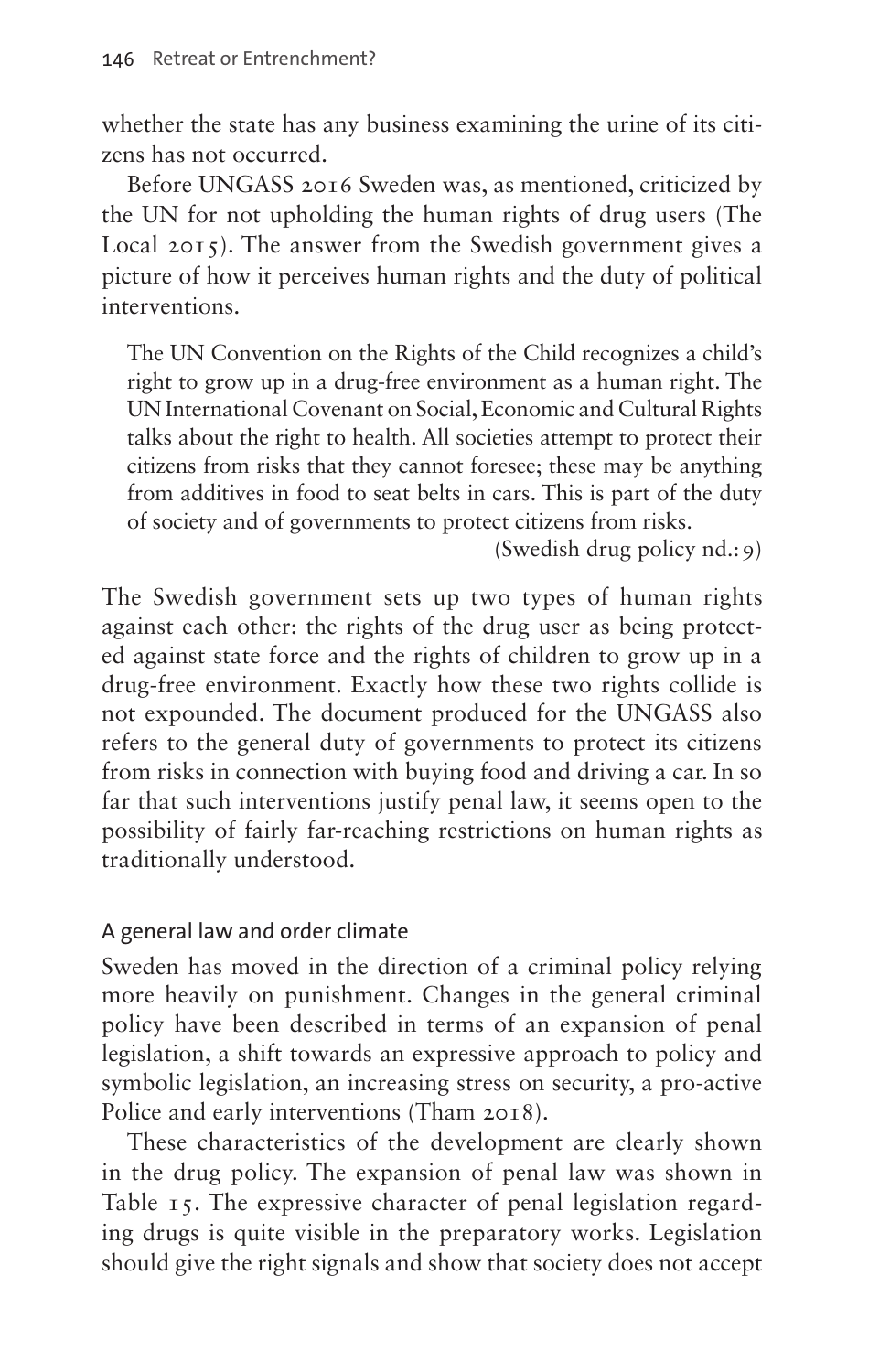drugs. The issue of drugs also lends itself to symbolic criminal policy. Drugs are said to be a threat to Sweden, to democracy and the whole of society (Tham 2005). Such statements also fit well with the increasing stress on security in Swedish politics (Hermansson 2019). The rule of law has had to yield for security concerns, and 'unconventional police methods' have expanded with reference to drugs. Early interventions and pro-active policing are consequences of the overall strategy for criminal policy: crime prevention. In the case of drugs, for example, a law now gives the possibility for mandatory drug tests of legal minors (Proposition 2009/10:105).

The parallel development of criminal policy, in general, and drug policy is clear. The general development in the direction of a policy relying increasingly on punishment could therefore be seen as an obstacle to a liberalization of the drug policy.

#### A punitive public?

In the document presented by Sweden to UNGASS 2016 it was pointed out that the drug policy has been formed from below: 'Sweden's drug policy has been firmly established for a long time, both across political boundaries and with support of the Riksdag (the Parliament), but also through strong support from the general public' (Swedish drug policy nd.:2).

In the process of criminalizing the pure consumption of drugs, popular support was claimed by referring to a survey sponsored by Lion's Club where 95 percent of the interviewed population agreed that all dealings with drugs ought to be prohibited (SIFO 1984). In the 1980s, the theme of the people vs the liberal elite was also clearly present in the drug discourse, and it was claimed that there was popular support for a tougher drug policy (Tham 1995:117 f.).

If this is the case, Swedish drug policy could be said to be an example of democracy at work (Beckett 1997). This view can, however, also be questioned and systematic empirical support of a pressure from below is lacking. Most people would have rather limited knowledge of drugs – as compared to alcohol – and would therefore have to rely on the analyses put forward in the public debate. The picture provided of the drug situation is, to a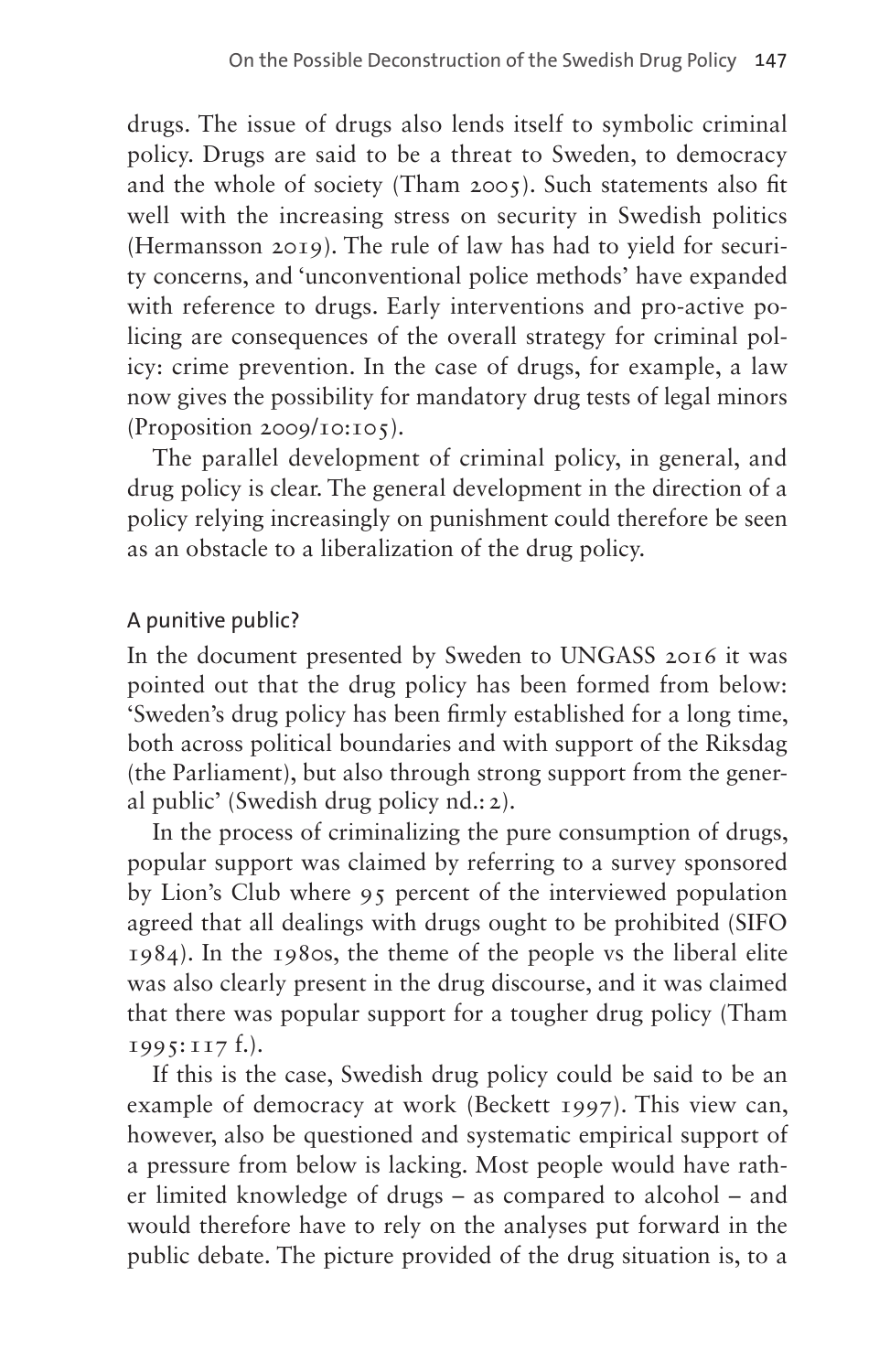high extent, put forward from above: from politicians, the Police, experts, NGO's and the media. In the government bill launching a national drug coordinator in 2002, one of the tasks of the coordinator was to carry on public opinion work, engage authorities and youth organizations, and 'offensively' propagate the official policy of the government (Proposition 2001/02: 91, 90 f.). Alcohol, narcotics, doping and tobacco programs (ANDT) have also worked for several decades in schools.

A study of the Swedish drug policy carries the subtitle, *The opinion machine at work* (van Fessem 1996). The author writes:

Public opinion doesn't appear out of the blue. Opinions are shaped by history and previous experiences. And in the Swedish case, opinions are shaped through 'opinion formation' by the government institutions. The National Institute for Public Health (Folkhälsoinistitutet) has a central role to play in the process of opinion formation.

 $(op. cit.:71)$ 

The report also lists a number of other authorities, private companies and NGOs that have been involved in forming the zero-tolerance stand against drugs in Sweden.

Even if the framing of the drug problem comes from above rather than from below, it could be effective and constitute an obstacle to a liberalization of Swedish drug policy. Such concerns have been voiced. After more than 40 years of 'Sweden drug-free society', an intense zero-tolerance policy and massive information from the government and pressure groups, the public might not be swayed that easily.

#### Drug control as a national project

In criminological analyses of criminal policy there is a long tradition of interpreting development of policy in terms of possible latent functions. Theses explanations usually take the form of a national discourse (Cohen 1972; Gusfield 1963; Hall et al. 1978). A sharp and uncompromising reaction to a form of deviant behavior, and out of proportion to the seriousness of the problem, is seen as a means of strengthening a threatened national identity.

Magnus Linton makes such an interpretation of the tremendous popularity and influence of the leading figure of drug policy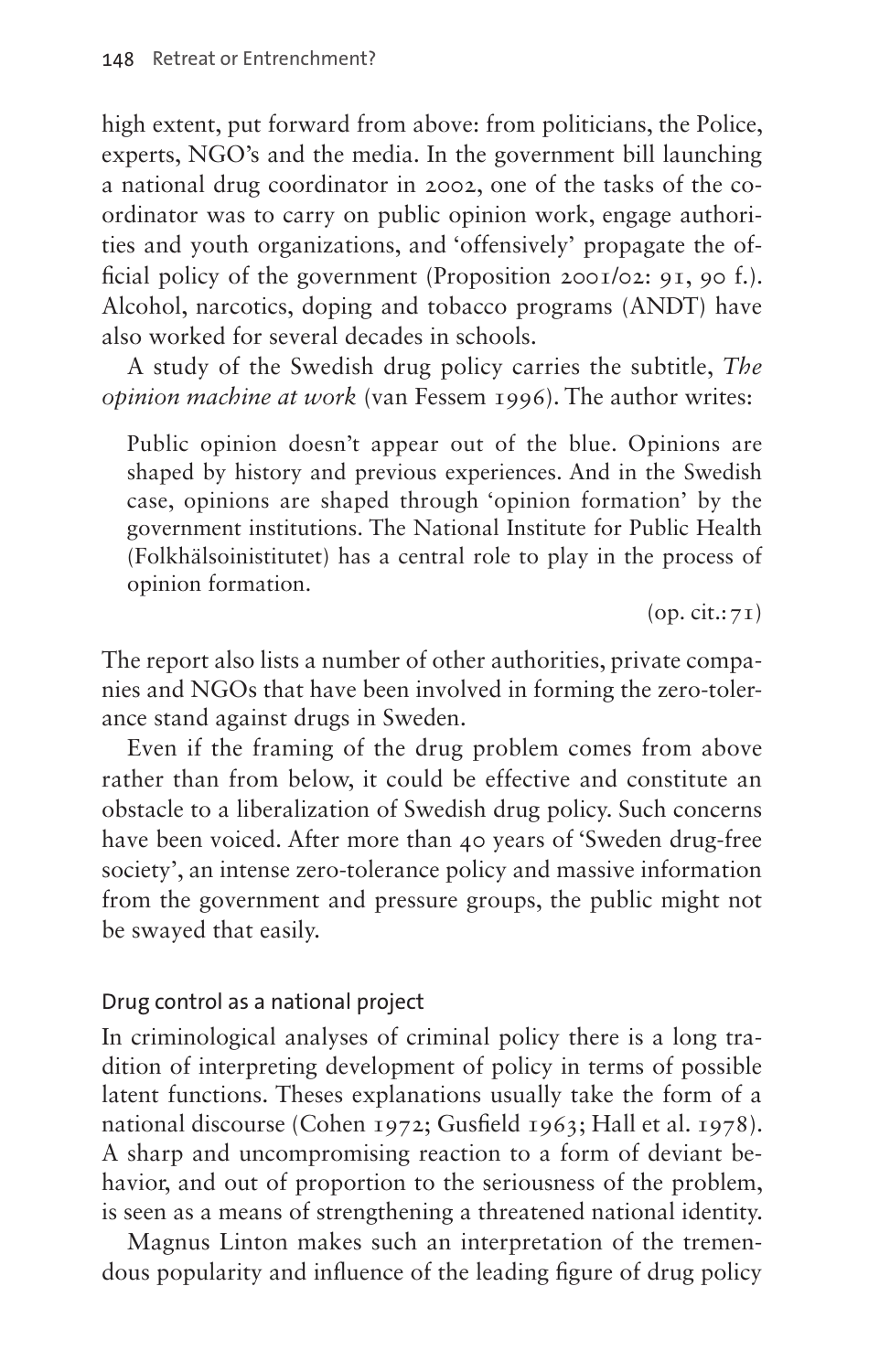in Sweden, Dr. Nils Bejerot. Drug use was, according to Bejerot, the most important sign of decadence following the lack of norms that was the result of 1968. The conscientiousness of the people of the working class who had built the Swedish welfare state was said to be challenged by dopes, sex liberalists, pop radicals and lovers of thievs – all alien to traditional Swedish culture. Bejerot then managed to focus the anxiety of large groups on the drug issue after the radical, and even revolutionary, 1968 and the stagnating economy after the oil shocks in the 1970s. The whole welfare state was said to be threatened but could still be saved if a strict policy of punishment and isolation was applied to people on drugs (Linton 2015: chap. 1).

The Swedish drug policy and discourse in the 1970s and early 1980s developed further but with a slightly different focus. The concept of 'The Swedish model', which earlier referred to an active labor market policy and generous social insurances, somewhat lost its ring in the 1980s when, along with the welfare state idea, it started to be questioned. The concept was then given a new meaning, referring to the Swedish drug policy. Swedes united behind a new model and explicitly tried to export it to other countries. The importance of making a stand against drugs became formulated in relation to 'the foreign': drugs are un-Swedish, drugs are not compatible with traditional Swedish morals, both drugs and ideas of liberalization come from abroad, and the solution to drug abuse would be farm work and mounting hiking in the north of Sweden. The control of drugs in Sweden could be seen as a national project when the welfare state project became less self-evident. A strict drug policy became a way of reinforcing Swedish-ness (Tham 1995).

# **Retreat?**

The official line of the government is still 'Sweden drug-free society', repeated by the government in the action plan for 2021– 2025 for alcohol, narcotic drugs, doping and tobacco (Proposition 2020/21:132). A governmental investigation in August 2021 presented a report proposing increased penalties for drug dealing after directives from the government (SOU 2021:68). Both the Minister of Justice and the Minister of Social Affairs have, as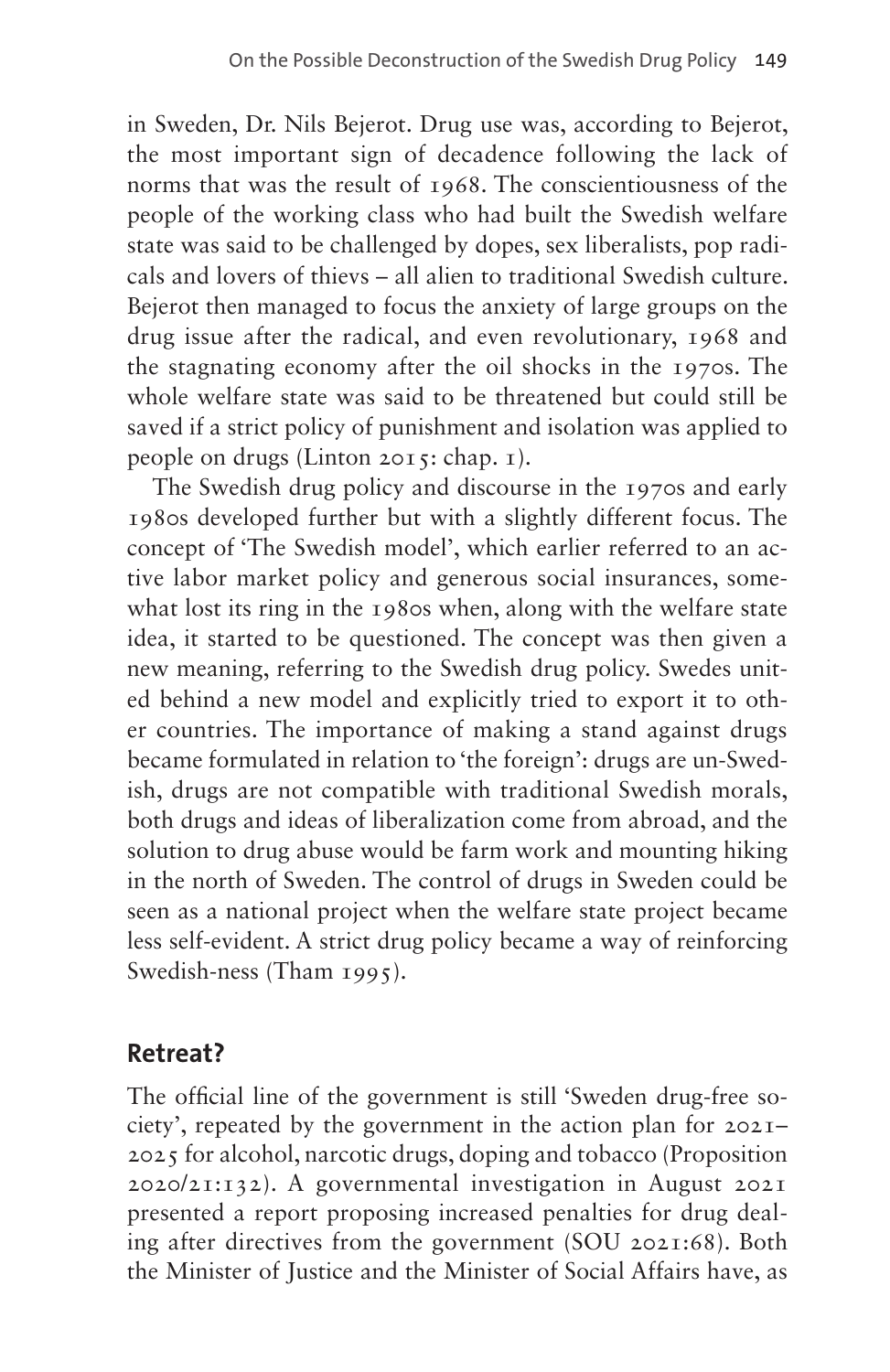mentioned above, come out quite explicitly against any type of decriminalization. A number of obstacles to a more liberal drug policy were also pointed out above: the claimed success of the drug policy and its nationalistic undertones, the long-term and massive anti-drug information from the government and NGO's and its influence on the public, the tradition from the Temperance movement and the gateway theory, and the aversion in a welfare state to not intervene actively in anything that is regarded as a social problem. So, returning to the question asked by Nils Christie: 'How will the retreat be organized', it presently looks like Sweden will not retreat but will continue the war on drugs and will fight decriminalization and legalization.

However, there are also signs and circumstances pointing towards a liberalization of the drug policy in Sweden. Organizations have been formed combating the official zero-tolerance policy (Föreningen Tryggare Ruspolitik). Debates are taking place in the national press and on the internet (Månsson 2017). Programs are appearing in the national television on the issue of decriminalization. The youth organizations of the political parties are nearly all in favor of decriminalization, with two even in favor of the legalization of cannabis.

The claim that the people want a strict drug policy could be questioned. A study of the general sense of justice in relation to different crimes in all the Nordic countries (Balvig et al. 2015) did not indicate a punitive population in relation to drug crimes. In Sweden, the result of a national vignette survey was that the population, on average, propose sentences far below that of the courts. In a focus group study including a video of a mock trial, where the accused had smuggled 250 grams of heroin and the judges wanted to give a five-year prison sentence, half of the participants opted for an alternative punishment to imprisonment (Jerre & Tham 2010). The people, if properly informed, would perhaps not be an obstacle to decriminalization.

Even public organizations and authorities have begun to question the present drug policy. Sweden's municipalities and county councils (SKL, Sveriges kommuner och landsting 2018) has demanded an evaluation of the law criminalizing drug consumption and an international comparison. In 2020 the Public Health Authority, the governments expert authority on drug policies,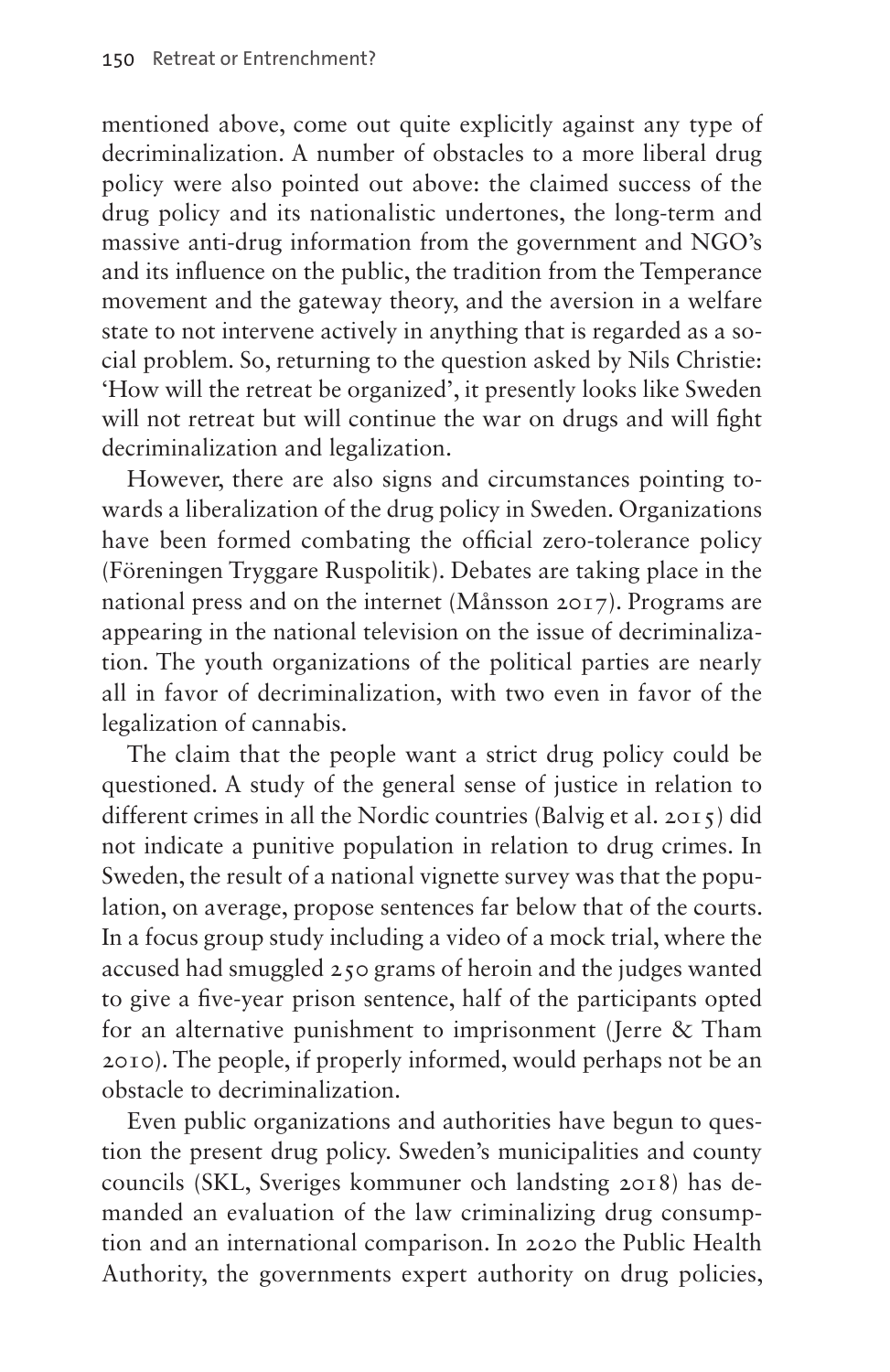published its report on the drug strategy for the next four years. It underlines the importance of syringe exchange as a probable means for reducing drug-related deaths and also suggests an investigation of the possibility of monitored drug consumption rooms as a further means for this purpose. The Authority also proposed an evaluation of the law criminalizing the consumption of drugs (Folkhälsomyndigheten 2020).

The Standing Committee on Social Affairs in the Swedish Parliament in February 2020 unanimously decided to demand an inquiry into the drug policy by the government. That such an announcement could be put forward at all is a result of the government parties not being in the majority in the Parliament, and the demand therefore became a decision by the Parliament. The committee, in its report, emphasized evaluation, treatment, harm reduction and a zero-tolerance vision for drug-related deaths (Socialutskottet 2019/20). The Minister of Social Affairs from the Social Democrats and the Social Democrats in Parliament, however, opposed an evaluation of the criminalization of consumption. An evaluation plan has still, more than one year after the announcement from the Parliament, not been presented. All in all, however, there has been a clear change in the debate on drug policy in the political parties during just a few years.

Finally, and hypothetically, a liberalization of the drug policy might have unintended consequences. Not only has the drug policy followed the general trend towards law and order, as was pointed out above, but it has also taken the lead in this development. Means of coercion and a pro-active Police have been justified with reference to the drug menace. The use of the whole penalty scale in sentencing for drug crimes has become a point of reference for politicians criticizing the courts for staying in the lower end of that scale. The general move towards expressive justifications of penal legislation has become a forerunner in drug legislation. The claimed organized crime behind drugs is now said to characterize almost every type of crime (Tham 2012).

Could reversing the punitive trend in drug policy then be expected to influence criminal policy in general? A return to the rule of law, proportionality and *ultima ratio* as principles of criminal legislation in drug cases could have effects in general. A reduction in the length of prison sentences for drug crimes would markedly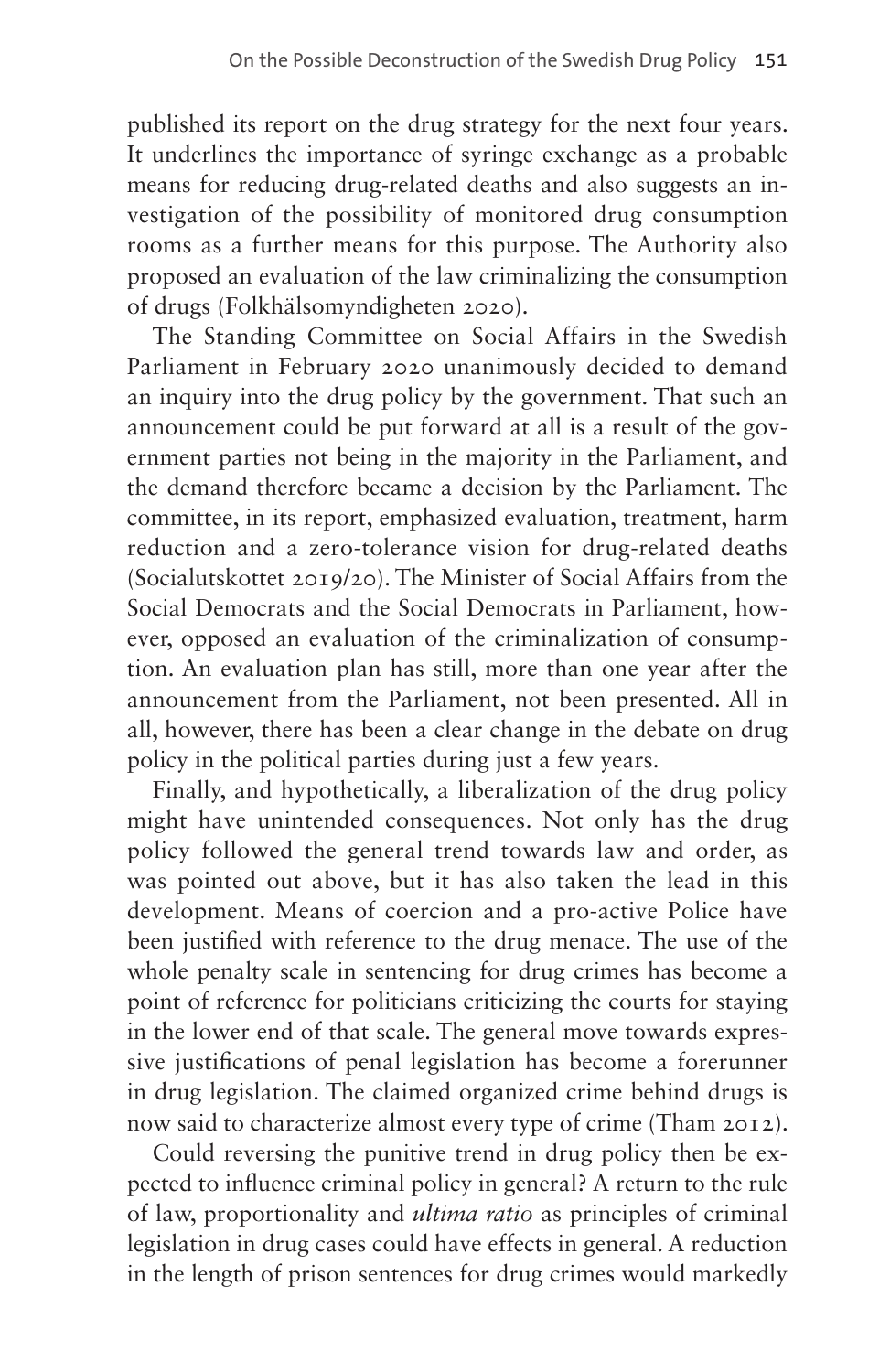lower the prison population. The recognition that more than half of those in prison are judged to be drug-abusers with a particularly difficult background could perhaps restore the insight of the typical prisoner as being socially disadvantaged, and not just a villain who refuses to take responsibility for himself and his acts.

This line of argument could then again be an obstacle to changes. Taking drug policy seriously means facing questions regarding classic principles of law, the right to privacy and self-determination, the roots of marginalization and social exclusion, and the costs of penal control. The years to come will show if Sweden is prepared for such a turn in criminal policy.

# **References**

- Andersson, N., & Ekeroth, E. (2018-08-30). Så vill riksdagspartierna forma narkotikapolitiken. *Accent*. [http://www.accentmagasin](http://www.accentmagasin.se/politik/sa-vill-partierna-forma-narkotikapolitiken/) [.se/politik/sa-vill-partierna-forma-narkotikapolitiken/](http://www.accentmagasin.se/politik/sa-vill-partierna-forma-narkotikapolitiken/).
- Balvig, F., Gunnlaugsson, H., Jerre, K., Kinnunen, A., & Tham, H. (2015). The public sense of justice in Scandinavia: A study of attitudes towards punishment. *European Journal of Criminology*, *12*(3), 342–361.
- Beckett, K. (1997). *Making crime pay. Law and order in contemporary American politics*. New York: Oxford University Press.
- Bejerot, N. (1975). *Narkotika och narkomani*. (3 updated editions). Stockholm: Aldus/Bonnier.
- Brottsförebyggande rådet (1983). *Polisens insatser mot gatulangningen av narkotika – ett utvärderingsförsök*. Kansli-PM 1983:9. Stockholm: Brottsförebyggande rådet.
- Brottsförebyggande rådet (2016). *Provtagning om misstanke om ringa narkotikabrott. En undersökning av analysresultat 1998–2015*. Kortanalys 1/2016. [https://www.bra.se/download](https://www.bra.se/download/18.358de3051533ffea5eadc492/1461221208545/2016_Provtagning%20vid%20misstanke%20om%20ringa%20narkotikabrott.pdf) [/18.358de3051533ffea5eadc492/1461221208545/2016](https://www.bra.se/download/18.358de3051533ffea5eadc492/1461221208545/2016_Provtagning%20vid%20misstanke%20om%20ringa%20narkotikabrott.pdf) [\\_Provtagning%20vid%20misstanke%20om%20ringa%20](https://www.bra.se/download/18.358de3051533ffea5eadc492/1461221208545/2016_Provtagning%20vid%20misstanke%20om%20ringa%20narkotikabrott.pdf) [narkotikabrott.pdf.](https://www.bra.se/download/18.358de3051533ffea5eadc492/1461221208545/2016_Provtagning%20vid%20misstanke%20om%20ringa%20narkotikabrott.pdf)
- Brottsförebyggande rådet (2018). *Narkotikaanvändning och misstankar om eget bruk bland ungdomar i Stockholm*. Kortanalys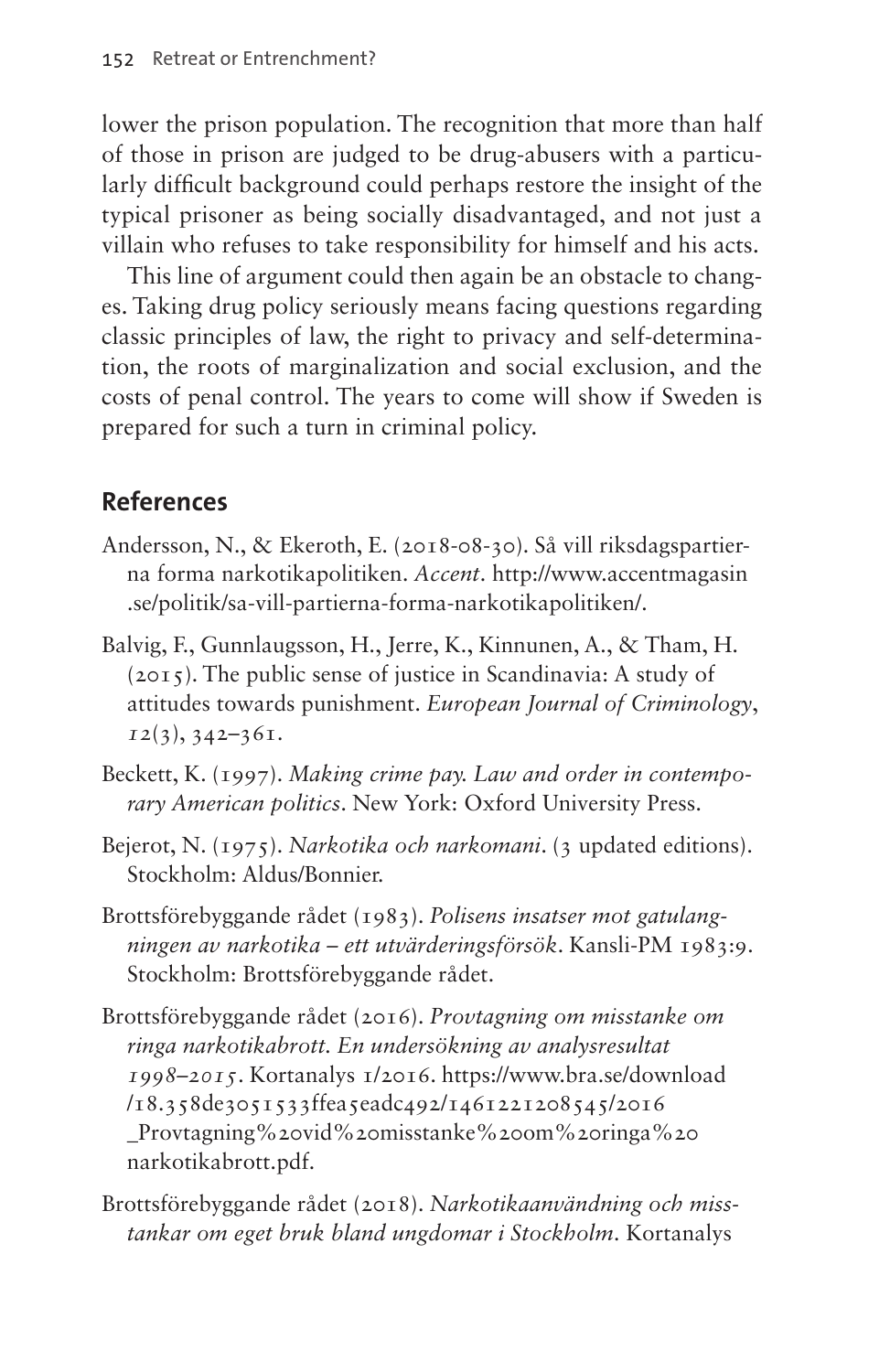2/2018. [https://www.bra.se/download/18.10aae67f160e3eba](https://www.bra.se/download/18.10aae67f160e3eba6292b7e9/1520581863937/2018_Narkotikaanvandning_och_misstankar_om_eget_bruk_bland_ungdomar_i_Stockholm.pdf) [6292b7e9/1520581863937/2018\\_Narkotikaanvandning\\_och](https://www.bra.se/download/18.10aae67f160e3eba6292b7e9/1520581863937/2018_Narkotikaanvandning_och_misstankar_om_eget_bruk_bland_ungdomar_i_Stockholm.pdf) misstankar om eget bruk bland ungdomar i Stockholm.pdf.

- Brottsförebyggande rådet (2019). *Skjutningar i kriminella miljöer. En intervjustudie*. [https://www.bra.se/download/18.62c6cfa2166e](https://www.bra.se/download/18.62c6cfa2166eca5d70e355e/1549879167358/2019_3_Skjutningar_i_kriminella_miljoer.pdf)  $ca5d70e355e/1549879167358/2019$  3 Skjutningar i kriminella [\\_miljoer.pdf.](https://www.bra.se/download/18.62c6cfa2166eca5d70e355e/1549879167358/2019_3_Skjutningar_i_kriminella_miljoer.pdf) English summary: [https://www.bra.se/download/18](https://www.bra.se/download/18.62c6cfa2166eca5d70e4041/1551859073659/2019_Shootings_in_criminal_milieux.pdf) [.62c6cfa2166eca5d70e4041/1551859073659/2019\\_Shootings](https://www.bra.se/download/18.62c6cfa2166eca5d70e4041/1551859073659/2019_Shootings_in_criminal_milieux.pdf) in criminal milieux.pdf.
- CAN. (2019). *Drogutvecklingen i Sverige 2019*. Rapport 180. [https://www.can.se/Publikationer/rapporter/drogutvecklingen](https://www.can.se/Publikationer/rapporter/drogutvecklingen-i-sverige-2019/) [-i-sverige-2019/](https://www.can.se/Publikationer/rapporter/drogutvecklingen-i-sverige-2019/).
- CAN. (2020). *Skolelevers drogvanor 2020*. Rapport 197. [https://](https://www.can.se/publikationer/skolelevers-drogvanor-2020/) [www.can.se/publikationer/skolelevers-drogvanor-2020/](https://www.can.se/publikationer/skolelevers-drogvanor-2020/).
- Christie, N., & Bruun, K. (1985). *Den gode fiende. Narkotikapolitikk i Norden*. Oslo: Universitetsforlaget.
- Cohen, S. (1972). *Folk devils and moral panics. The creation of the Mods and Rockers*. Oxford: Blackwell.
- De Preux, E., Dubois-Arber, F., & Zobel, F. (2004). Current trends in illegal drug use and drug related health problems in Switzerland. *Swiss Med Wkly*, *134*, 313–321.
- Doobs, A., & Gartner, R. (2017). *Understanding the impact of police stops*. A report prepared for the Toronto Police Service Board, 17 January 2017, Understanding the Impact of Police Stops | Centre for Criminology & Sociolegal Studies [\(utoronto.ca](http://utoronto.ca)).
- Ds 1992:19. *Åtgärder mot bruk av narkotika samt ringa narkotikabrott*. Stockholm: Justitiedepartementet.
- Ds 2007:2. *Frågan om fortsatt giltighet av 1952 års tvångsmedelslag och lagen om kameraövervakning*, [https://www.regeringen.se](https://www.regeringen.se/49bb61/contentassets/62869c4b8e5640e189326783b0eb02a9/-fragan-om-fortsatt-giltighet-av-1952-ars-tvangsmedelslag-och-lagen-om-hemlig-kameraovervakning-ds-20072) [/49bb61/contentassets/62869c4b8e5640e189326783b0eb02a9](https://www.regeringen.se/49bb61/contentassets/62869c4b8e5640e189326783b0eb02a9/-fragan-om-fortsatt-giltighet-av-1952-ars-tvangsmedelslag-och-lagen-om-hemlig-kameraovervakning-ds-20072) [/-fragan-om-fortsatt-giltighet-av-1952-ars-tvangsmedelslag](https://www.regeringen.se/49bb61/contentassets/62869c4b8e5640e189326783b0eb02a9/-fragan-om-fortsatt-giltighet-av-1952-ars-tvangsmedelslag-och-lagen-om-hemlig-kameraovervakning-ds-20072) [-och-lagen-om-hemlig-kameraovervakning-ds-20072](https://www.regeringen.se/49bb61/contentassets/62869c4b8e5640e189326783b0eb02a9/-fragan-om-fortsatt-giltighet-av-1952-ars-tvangsmedelslag-och-lagen-om-hemlig-kameraovervakning-ds-20072).
- Edman, J., & Olsson, B. (2014). The Swedish drug problem: Conceptual understanding and problem handling, 1839–2011. *Nordic Studies on Alcohol and Drugs*, *31*(5–6), 503–526.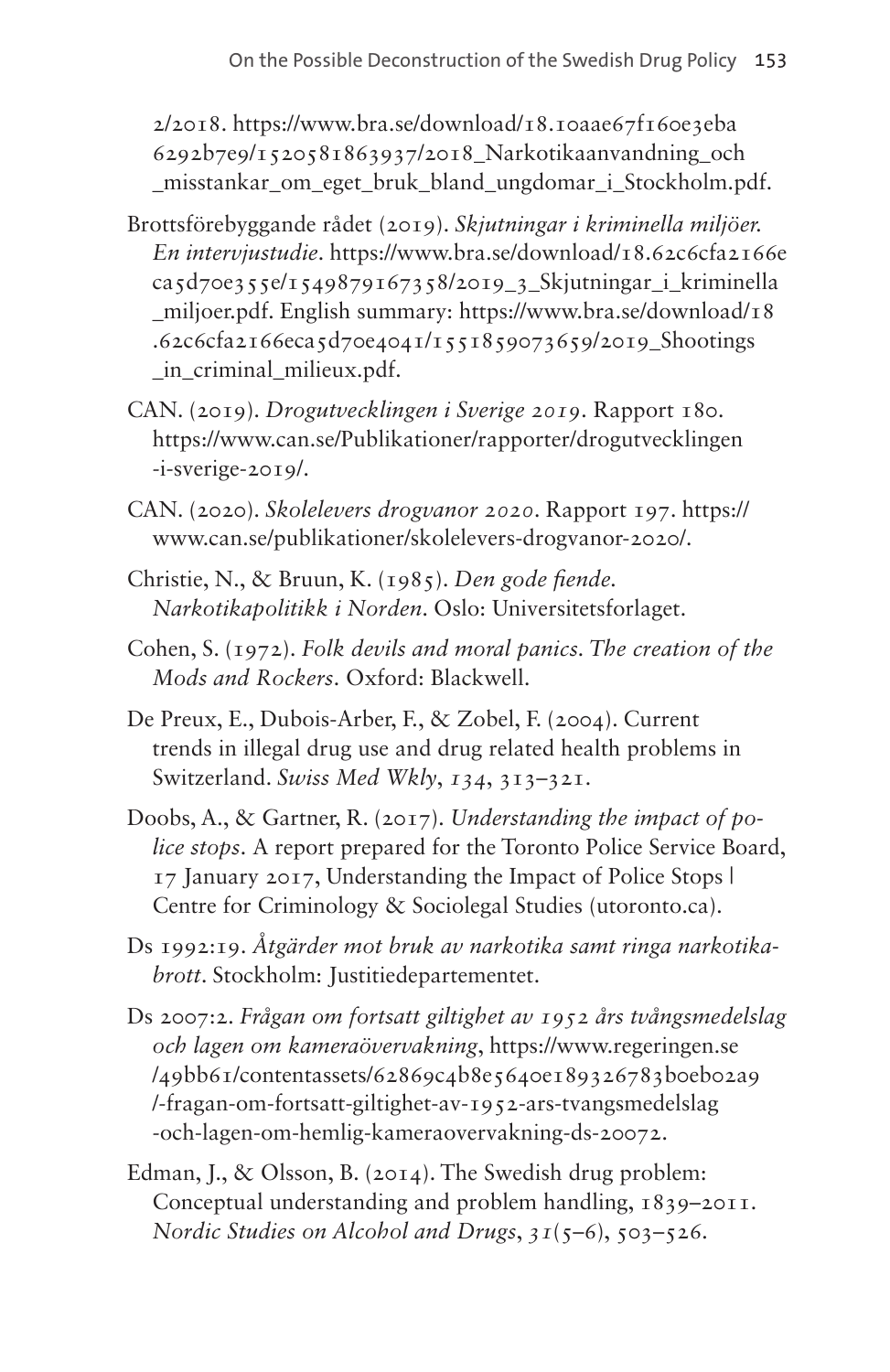- EMCDDA. (The European Monitoring Centre for Drugs and Drug Addiction) (2007). *Statistical Bulletin 2007* (Problem drug use), <http://www.emcdda.europa.eu/stats07/pdufig01a>.
- EMCDDA. (The European Monitoring Centre for Drugs and Drug Addiction) (2019). *Sweden. Country Drug report 2019*, [http://](http://www.emcdda.europa.eu/countries/drug-reports/2019/sweden) [www.emcdda.europa.eu/countries/drug-reports/2019/sweden](http://www.emcdda.europa.eu/countries/drug-reports/2019/sweden).
- Folkhälsomyndigheten. (2020). *Åtgärdsförslag för att förebygga användning samt medicinska och sociala skadeverkningar av narkotika*, [https://www.folkhalsomyndigheten.se/publicerat-material](https://www.folkhalsomyndigheten.se/publicerat-material/publikationsarkiv/aa/atgardsforslag-for-att-forebygga-anvandning-samt-medicinska-och-sociala-skadeverkningar-av-narkotika?fbclid=IwAR3XC_rWWz78V6HKUf4XEt8a5uIA7709AjZoBYuJYTZHBOiwbhZkrbt3dws) [/publikationsarkiv/aa/atgardsforslag-for-att-forebygga-anvand](https://www.folkhalsomyndigheten.se/publicerat-material/publikationsarkiv/aa/atgardsforslag-for-att-forebygga-anvandning-samt-medicinska-och-sociala-skadeverkningar-av-narkotika?fbclid=IwAR3XC_rWWz78V6HKUf4XEt8a5uIA7709AjZoBYuJYTZHBOiwbhZkrbt3dws) [ning-samt-medicinska-och-sociala-skadeverkningar-av-narkotika?](https://www.folkhalsomyndigheten.se/publicerat-material/publikationsarkiv/aa/atgardsforslag-for-att-forebygga-anvandning-samt-medicinska-och-sociala-skadeverkningar-av-narkotika?fbclid=IwAR3XC_rWWz78V6HKUf4XEt8a5uIA7709AjZoBYuJYTZHBOiwbhZkrbt3dws) [fbclid=IwAR3XC\\_rWWz78V6HKUf4XEt8a5uIA7709AjZo](https://www.folkhalsomyndigheten.se/publicerat-material/publikationsarkiv/aa/atgardsforslag-for-att-forebygga-anvandning-samt-medicinska-och-sociala-skadeverkningar-av-narkotika?fbclid=IwAR3XC_rWWz78V6HKUf4XEt8a5uIA7709AjZoBYuJYTZHBOiwbhZkrbt3dws) [BYuJYTZHBOiwbhZkrbt3dws.](https://www.folkhalsomyndigheten.se/publicerat-material/publikationsarkiv/aa/atgardsforslag-for-att-forebygga-anvandning-samt-medicinska-och-sociala-skadeverkningar-av-narkotika?fbclid=IwAR3XC_rWWz78V6HKUf4XEt8a5uIA7709AjZoBYuJYTZHBOiwbhZkrbt3dws)
- Föreningen Tryggare Ruspolitik (nd.), [https://www.tryggarerus](https://www.tryggareruspolitik.se/) [politik.se/.](https://www.tryggareruspolitik.se/)
- Gusfield, J. (1963). *Symbolic crusade. Status politics and the American temperance movement*. Urbana, Ill.: University of Illinois Press.
- Hall, S., Critcher, C., Jefferson, T., Clarke, J., & Roberts, B. (1978). *Policing the crises. Mugging, the state, and law and order*. London: McMillan.
- Hari, J. (2015). *Chasing the scream: The first and last days of the war on drugs*. London: Bloomsbury Circus.
- Hermansson, K. (2019). *Symbols and emotions in Swedish crime policy discourse*. Stockholm: Stockholm University, Department of Criminology.
- Holgersson, S. (2007). *Kartläggning av svenska polisens narkotikabekämpning*. Rapport 23, Mobilisering mot narkotika.
- Jareborg, N.  $(1995)$ . What kind of criminal law do we want? In A. Snare (Ed.), *Beware of punishment. On the utility and futility of criminal law*. Scandinavian Studies in Criminology, Volume 14. Oslo: Pax.
- Jerre, K., & Tham, H. (2010). *Svenskarnas syn på straff*. Stockholm: Stockholms universitet, Kriminologiska institutionen.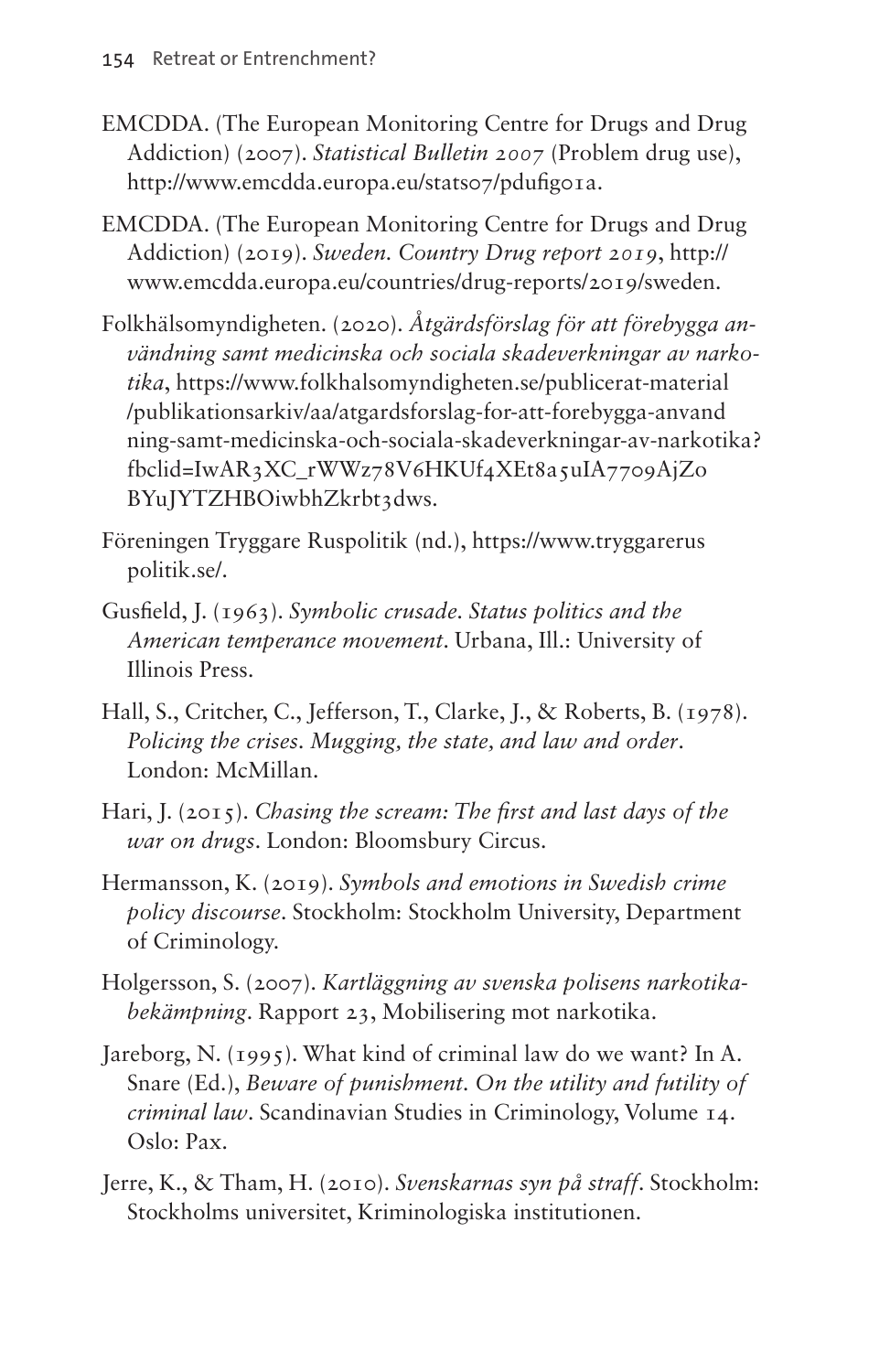- Johansson, M. (2020). Anförande på narkotikakonferens med fokus på förebyggande metoder och tidig upptäckt, [https://www](https://www.regeringen.se/tal/2020/05/anforande-av-morgan-johansson-pa-webbsand-narkotikakonferens-med-fokus-pa-forebyggande-metoder-och-tidig-upptackt/) [.regeringen.se/tal/2020/05/anforande-av-morgan-johansson](https://www.regeringen.se/tal/2020/05/anforande-av-morgan-johansson-pa-webbsand-narkotikakonferens-med-fokus-pa-forebyggande-metoder-och-tidig-upptackt/) [-pa-webbsand-narkotikakonferens-med-fokus-pa-forebyggande](https://www.regeringen.se/tal/2020/05/anforande-av-morgan-johansson-pa-webbsand-narkotikakonferens-med-fokus-pa-forebyggande-metoder-och-tidig-upptackt/) [-metoder-och-tidig-upptackt/](https://www.regeringen.se/tal/2020/05/anforande-av-morgan-johansson-pa-webbsand-narkotikakonferens-med-fokus-pa-forebyggande-metoder-och-tidig-upptackt/).
- Johnson, B. (2003). *Policyspridning som översättning. Den politiska översättningen av metadonbehandling och husläkare i Sverige*. Lund Political Science 130. Lund: Lund University, Department of Political Science.
- Johnson, B. (2021). *Nils Bejerot och den svenska narkotikapolitiken*. Lund: Arkiv.
- Justitiedepartementet. (2019). *Uppdrag till Polismyndigheten att förstärka bekämpningen av illegal handel med narkotika*. Regeringsbeslut 2019-08-15. Ju2019/0268/PO.
- Kriminalstatistik, [https://www.bra.se/statistik/kriminalstatistik](https://www.bra.se/statistik/kriminalstatistik/personer-lagforda-for-brott.html) [/personer-lagforda-for-brott.html](https://www.bra.se/statistik/kriminalstatistik/personer-lagforda-for-brott.html).
- Kriminalvården, [https://www.kriminalvarden.se/forskning-och](https://www.kriminalvarden.se/forskning-och-statistik/statistik-och-fakta/anstalt/#Missbruk) [-statistik/statistik-och-fakta/anstalt/#Missbruk.](https://www.kriminalvarden.se/forskning-och-statistik/statistik-och-fakta/anstalt/#Missbruk)
- Larsson, M. (2012-05-20). Debatt. *Expressen*.
- Leifman, H. (2016). *Drug-related deaths in Sweden Estimations of trends, effects of changes in recording practices and studies of drug patterns*. CAN rapport 128. Stockholm: CAN, Swedish Council for Information on Alcohol and Other Drugs.
- Lenke, L. (1991). Dryckesmönster, nykterhetsrörelser och narkotikapolitik. *Sociologisk Forskning*, *28*(4), 34–47.
- Linton, M. (2015). *Knark. En svensk historia*. Stockholm: Atlas.
- *Local, The*. Sweden's news in English (2015-11-8). UN: Sweden's drug rules violate human rights, [https://www](https://www.thelocal.se/20151108/un-swedish-drug-policy-violates-human-rights) [.thelocal.se/20151108/un-swedish-drug-policy-violates-human](https://www.thelocal.se/20151108/un-swedish-drug-policy-violates-human-rights) [-rights.](https://www.thelocal.se/20151108/un-swedish-drug-policy-violates-human-rights)
- Månsson, J. (2017). *Cannabis discourses in contemporary Sweden. Continuity and change*. Stockholm Studies in Social Work 35. Stockholm: Department of Social Work, Stockholm University.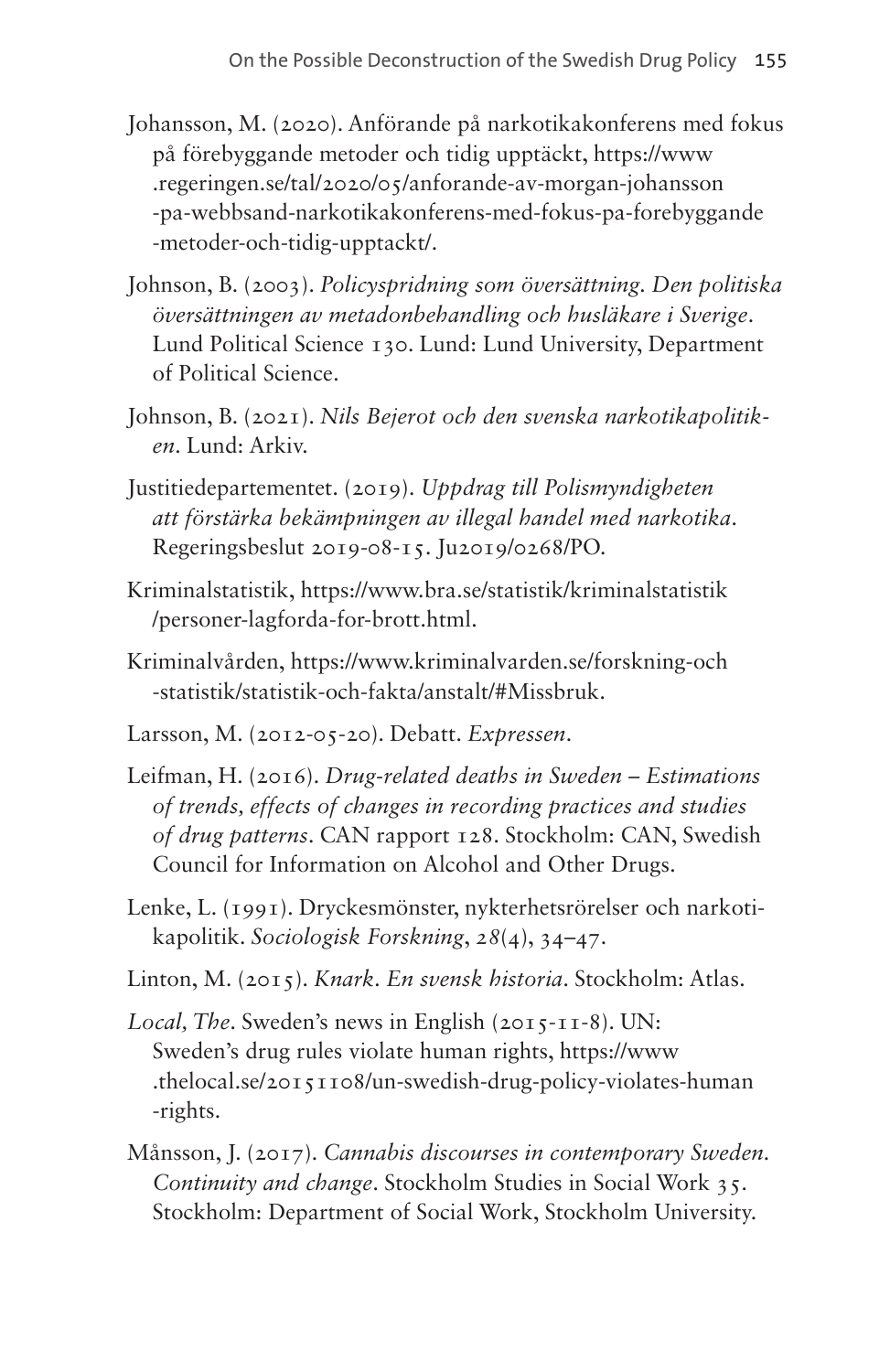- Murray, K. (2014). *Stop and search in Scotland: An evaluation of police practice*. SCCJR, The Scottish Centre for Crime & Justice Research.
- Olsson, B. (2011). Reflektioner om narkotika som problem och politik – från vad till vad? In B. Olsson (Ed.), *Narkotika. Om problem och politik*. Stockholm: Norstedts Juridik.
- Pettersson, T. (2005). *Polisingripanden vid eget bruk av narkotika. Särbehandlas personer med utländsk bakgrund?* Rapport 2005:2. Stockholm: Kriminologiska institutionen, Stockholms universitet.
- Proposition 1977/78:105. *Om åtgärder mot narkotikamissbruk*, [https://www.riksdagen.se/sv/dokument-lagar/dokument](https://www.riksdagen.se/sv/dokument-lagar/dokument/proposition/om-atgarder-mot-narkotikamissbruk_G103105/html) [/proposition/om-atgarder-mot-narkotikamissbruk\\_G103105/html.](https://www.riksdagen.se/sv/dokument-lagar/dokument/proposition/om-atgarder-mot-narkotikamissbruk_G103105/html)
- Proposition 1983/84:100. *Förslag till statsbudget för budgetåret 1984/85*, [https://www.riksdagen.se/sv/dokument-lagar/?q=narko](https://www.riksdagen.se/sv/dokument-lagar/?q=narkotikafritt+proposition+1983%2F84%3A100&p=1&st=2) [tikafritt+proposition+1983%2F84%3A100&p=1&st=2](https://www.riksdagen.se/sv/dokument-lagar/?q=narkotikafritt+proposition+1983%2F84%3A100&p=1&st=2).
- Proposition 1985/86:100. *Förslag till statsbudget för budgetåret 1986/87*, [https://data.riksdagen.se/fil/3C4B8E2A-446D-473A](https://data.riksdagen.se/fil/3C4B8E2A-446D-473A-AB01-4F1446302B22) [-AB01-4F1446302B22](https://data.riksdagen.se/fil/3C4B8E2A-446D-473A-AB01-4F1446302B22).
- Proposition 2001/02: 91. *Nationell narkotikaplan*, [https://data](https://data.riksdagen.se/fil/9028DC59-E0E4-409D-AE22-3F27A4FBB68B) [.riksdagen.se/fil/9028DC59-E0E4-409D-AE22-3F27A4FBB68B](https://data.riksdagen.se/fil/9028DC59-E0E4-409D-AE22-3F27A4FBB68B).
- Proposition 2009/10:105. *Barn under 15 år som misstänks för brott*, [https://data.riksdagen.se/fil/5A6C5E9D-B903-4C06-8892](https://data.riksdagen.se/fil/5A6C5E9D-B903-4C06-8892-A44FC9929FFE) [-A44FC9929FFE.](https://data.riksdagen.se/fil/5A6C5E9D-B903-4C06-8892-A44FC9929FFE)
- Proposition 2015/16:111. *Synnerligen grova narkotikabrott*, [https://](https://www.riksdagen.se/sv/dokument-lagar/dokument/proposition/synnerligen-grova-narkotikabrott_H303111) [www.riksdagen.se/sv/dokument-lagar/dokument/proposition](https://www.riksdagen.se/sv/dokument-lagar/dokument/proposition/synnerligen-grova-narkotikabrott_H303111) [/synnerligen-grova-narkotikabrott\\_H303111](https://www.riksdagen.se/sv/dokument-lagar/dokument/proposition/synnerligen-grova-narkotikabrott_H303111).
- Proposition 2016/17:15. *Ökad tillgänglighet till sprutbytesverksamheten i Sverige*, [https://data.riksdagen.se/fil/0579F69E-B38A](https://data.riksdagen.se/fil/0579F69E-B38A-492B-8288-92249B4650B9) [-492B-8288-92249B4650B9.](https://data.riksdagen.se/fil/0579F69E-B38A-492B-8288-92249B4650B9)
- Proposition 2020/21:132. *En förnyad strategi för politiken avseende alkohol, narkotika, dopning, tobak och nikotin samt spel om pengar 2021–2025*. prop-2020-21-132.pdf [\(regeringen.se\)](http://regeringen.se).
- Regeringskansliet. (1998). *A preventive strategy. Swedish drug policy in the 1990s.*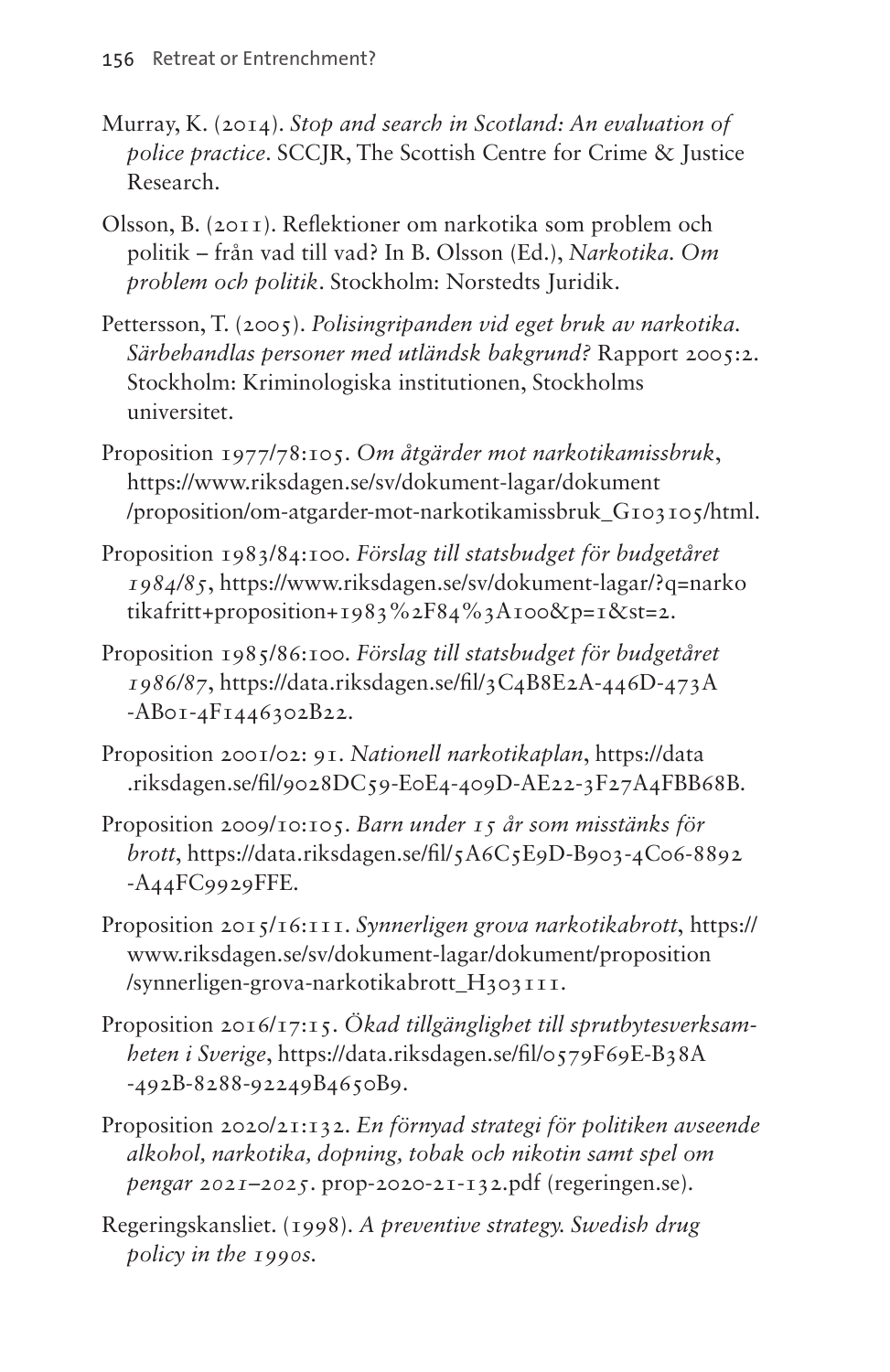- Regeringskansliet, Socialdepartementet. (2016). *En samlad strategi för alkohol-, narkotika, dopnings och tobakspolitiken 2016–2020. Mål och insatsområden.* Artikelnr S2016:002, https://www.regeringen.se/contentassets/ocb3c9b3b28b4967 [8a7205a3672b3e85/rk\\_21340\\_socialdep\\_folder\\_tillg\\_web.pdf](https://www.regeringen.se/contentassets/0cb3c9b3b28b49678a7205a3672b3e85/rk_21340_socialdep_folder_tillg_web.pdf).
- Rättsmedicinalverket, årsredovisning. (2020). [https://www.rmv](https://www.rmv.se/wp-content/uploads/A%CC%8Arsredovisning-2020-tillg%C3%A4nglighetsanpassad-210311.pdf) [.se/wp-content/uploads/A%CC%8Arsredovisning-2020-tillg](https://www.rmv.se/wp-content/uploads/A%CC%8Arsredovisning-2020-tillg%C3%A4nglighetsanpassad-210311.pdf) [%C3%A4nglighetsanpassad-210311.pdf](https://www.rmv.se/wp-content/uploads/A%CC%8Arsredovisning-2020-tillg%C3%A4nglighetsanpassad-210311.pdf).
- *Rättsstatistisk årsbok 1993*, Stockholm: Statistics Sweden.
- SIFO. (1984). Allmänheten vill förbjuda all befattning med narkotika. Mimeo.
- SKL, Sveriges kommuner och landsting. (2018). *Handlingsplan mot missbruk och beroende*, [https://webbutik.skr.se/bilder/artiklar](https://webbutik.skr.se/bilder/artiklar/pdf/7585-664-3.pdf?issuusl=ignore) [/pdf/7585-664-3.pdf?issuusl=ignore.](https://webbutik.skr.se/bilder/artiklar/pdf/7585-664-3.pdf?issuusl=ignore)
- Socialdemokraterna (2018). *Kriminalpolitiskt program*, [https://www](https://www.socialdemokraterna.se/download/18.12ce554f16be946d04640da8/1568881618024/kriminalpolitiskt-program-2018-06-07.pdf) [.socialdemokraterna.se/download/18.12ce554f16be946d04640](https://www.socialdemokraterna.se/download/18.12ce554f16be946d04640da8/1568881618024/kriminalpolitiskt-program-2018-06-07.pdf) [da8/1568881618024/kriminalpolitiskt-program-2018-06-07.pdf](https://www.socialdemokraterna.se/download/18.12ce554f16be946d04640da8/1568881618024/kriminalpolitiskt-program-2018-06-07.pdf).
- Socialutskottet 2019/20, *Socialutskottets betänkande 2019/20: SoU7, Alkohol-, narkotika-, dopnings- och tobaksfrågor*, [https://data.riksdagen.se/fil/38A67C5A-A092-4E3F-9B15](https://data.riksdagen.se/fil/38A67C5A-A092-4E3F-9B15-E18B2B72CA0A)  $-EI8B2B72CA0A$ .
- SOU 2000:126. *Vägvalet. Den narkotikapolitiska utmaningen*. Slutbetänkande av Narkotikakommissionen. PM nr 3 Narkotikarelaterad död. Stockholm: Fritzes Offentliga Publikationer.
- SOU 2021:68. *Skärpta straff för brott i kriminella nätverk*. Betänkande av Gängbrottsutredningen. Stockholm: Regeringskansliet.
- Svedberg, J., & Svensson, R. (1995). *Telefonavlyssning som tvångsmedel. En undersökning av teleavlyssningens omfattning och effektivitet angående den öppna polisen*. BA thesis. Stockholm: Kriminologiska institutionen, Stockholms universitet.
- *Swedish drug policy a balanced policy based on health and human rights* (nd.). Government Office of Sweden. Ministry of Health and Social Affairs, [https://www.government.se/496f5b/contentas](https://www.government.se/496f5b/contentassets/89b85401ed204484832fb1808cad6012/rk_21164_broschyr_narkotika_a4_en_3_tillg.pdf)